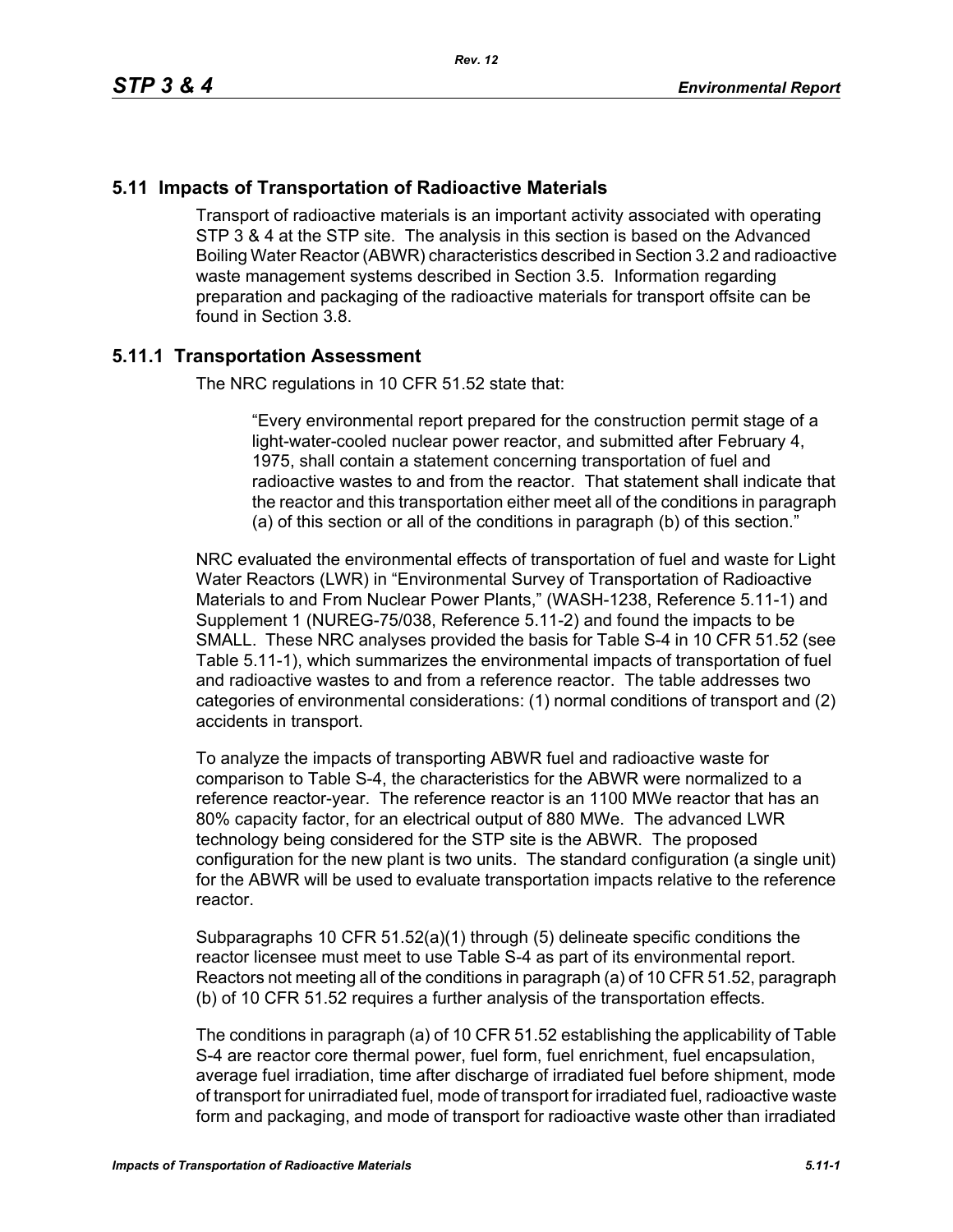fuel. The following subsections describe the characteristics of the ABWR relative to the conditions of 10 CFR 51.52 for use of Table S-4.

# **5.11.1.1 Reactor Core Thermal Power**

Subparagraph 10 CFR 51.52(a)(1) requires that the reactor have a core thermal power level not exceeding 3800 megawatts. The reference ABWR has a thermal power rating of 3926 MWt (Reference 5.11-3) and exceeds this condition.

The core power level was established as a condition because, for the LWRs being licensed when Table S-4 was promulgated, higher power levels typically indicated the need for more fuel and therefore more fuel shipments than were evaluated for Table S-4. This is not the case for the new LWR designs due to the higher unit capacity and higher burnup for these reactors. The annual fuel reloading for the reference reactor analyzed in WASH-1238 was 30 metric tons of uranium (MTU). The annual fuel loading for the ABWR is approximately 42 MTU. When normalized to equivalent electric output, the annual fuel requirement for the ABWR is approximately 29 MTU, roughly equal to that of the reference LWR.

# **5.11.1.2 Fuel Form**

Subparagraph 10 CFR 51.52(a)(2) requires that the reactor fuel be in the form of sintered uranium dioxide (UO2) pellets. The reference ABWR uses a sintered UO2 pellet fuel form (Reference 5.11-3) and meets this condition.

# **5.11.1.3 Fuel Enrichment**

Subparagraph 10 CFR 51.52(a)(2) requires that the reactor fuel have a U-235 enrichment not exceeding four percent by weight. For the ABWR, the enrichment of the initial core averages approximately 2.2% (Reference 5.11-3) and the average for reloads is approximately 3.2%. The ABWR fuel meets the four percent U-235 condition.

# **5.11.1.4 Fuel Encapsulation**

Subparagraph 10 CFR 51.52(a)(2) requires that the reactor fuel pellets be encapsulated in Zircaloy rods. The ABWR fuel uses Zircaloy-2 cladding (Reference 5.11-3) and meets this condition.

# **5.11.1.5 Average Fuel Irradiation**

Subparagraph 10 CFR  $51.52(a)(3)$  requires that the average burnup not exceed 33,000 MW-days per MTU. The average burnup is 32,300 MW-days per MTU for the ABWR, which meets this condition.

# **5.11.1.6 Time after Discharge of Irradiated Fuel before Shipment**

Subparagraph 10 CFR 51.52(a)(3) requires that no irradiated fuel assembly be shipped until at least 90 days after it is discharged from the reactor. The WASH-1238 analysis for Table S-4 assumes 150 days of decay time before shipment of any irradiated fuel assemblies. NUREG/CR-6703 (Reference 5.11-4), which updated this analysis to extend Table S-4 to burnups of up to 62,000 MW-days per MTU, assumes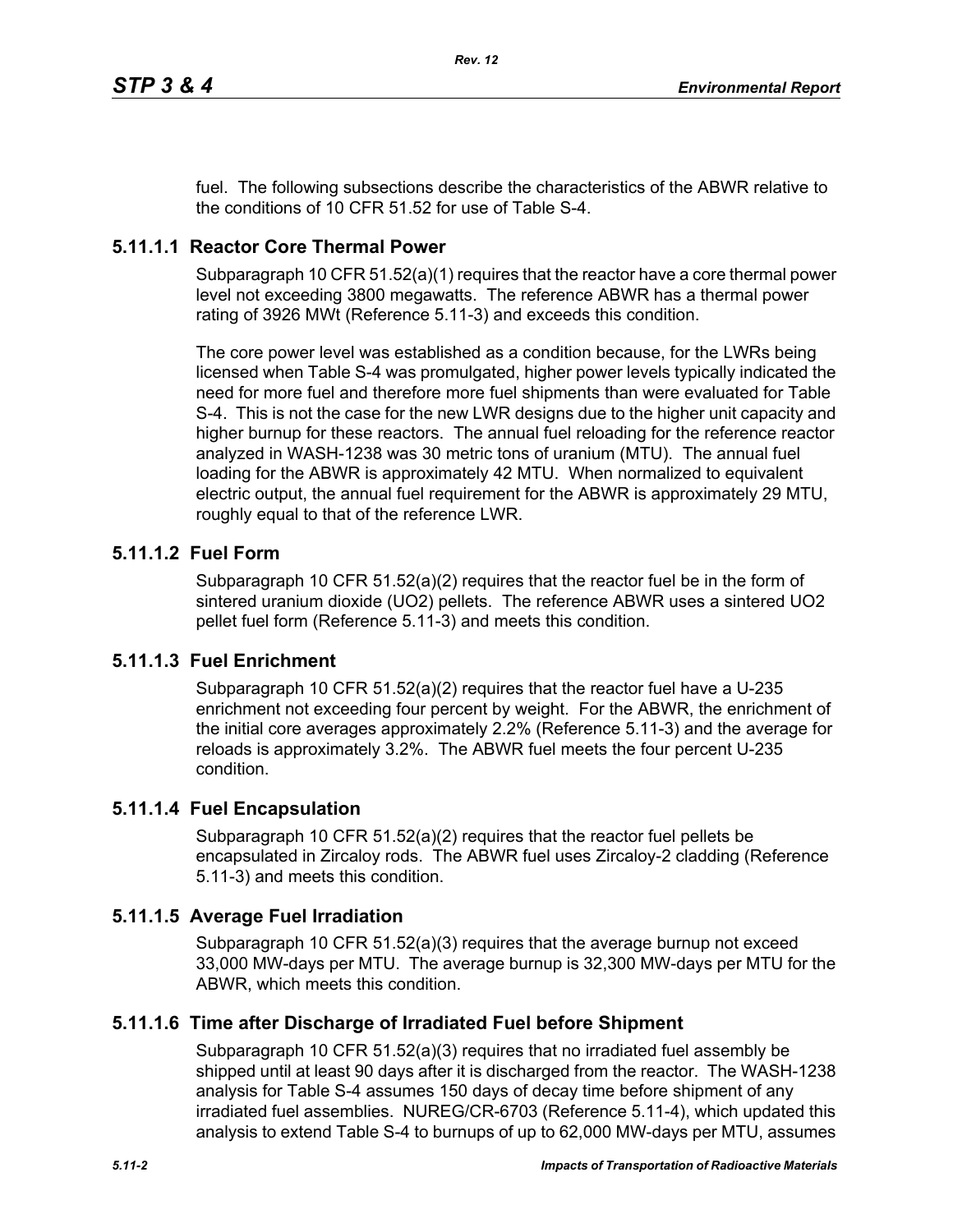a minimum of five years between removal from the reactor and shipment. Five years is the minimum decay time expected before shipment of irradiated fuel assemblies. The U.S. Department of Energy's (DOE's) contract for acceptance of spent fuel, as set forth in 10 CFR 961, Appendix E, requires a five-year minimum cooling time. In addition, NRC specifies five years as the minimum cooling period when it issues certificates of compliance for casks used for shipment of power reactor fuel (Reference 5.11-5). As described in Section 3.5, the ABWR units will have storage capacity exceeding that needed to accommodate five-year cooling of irradiated fuel prior to transport off site. The ABWR meets the minimum 90-day storage condition.

# **5.11.1.7 Radioactive Waste Form and Packaging**

Subparagraph 10 CFR 51.52(a)(4) requires that, with the exception of spent fuel, radioactive waste shipped from the reactor be packaged and in a solid form. As described in Subsection 3.5.4, STPNOC will process to a solid form, if required, and package the radioactive waste generated by the ABWR. STPNOC will comply with NRC (10 CFR 71) and DOT (49 CFR 173 and 178) packaging and transportation regulations for the shipment of radioactive material. Therefore, the ABWR meets this condition.

# **5.11.1.8 Transportation of Unirradiated Fuel**

Subparagraph 10 CFR 51.52(a)(5) requires that unirradiated fuel be shipped to the reactor site by truck. Fuel is currently transported to STP 1 & 2 by truck. STPNOC will receive fuel via truck shipments for STP 3 & 4.

Table S-4 includes a condition that the truck shipments not exceed 73,000 pounds as governed by federal or state gross vehicle weight restrictions. The fuel shipments to the STP site will comply with federal and state weight restrictions. Therefore, the ABWR meets this condition.

# **5.11.1.9 Transportation of Irradiated Fuel**

Subparagraph 10 CFR 51.52(a)(5) allows for truck, rail, or barge transport of irradiated fuel. DOE is responsible for spent fuel transportation from reactor sites to the repository and will make the decision on transport mode as specified in 10 CFR 961. For the impacts analysis described in Subsection 5.11.2, STP assumed that all spent fuel shipments will be made using legal weight trucks, which is a conservative assumption for this analysis. Therefore, the ABWR meets this condition.

# **5.11.1.10 Transportation of Radioactive Waste other than Irradiated Fuel**

Subparagraph 10 CFR 51.52(a)(5) requires that the mode of transport of radioactive waste other than irradiated fuel be either truck or rail. STPNOC will ship this radioactive waste from the ABWR units by truck.

Radioactive waste shipments are subject to a weight limitation of 73,000 pounds per truck. Radioactive waste from the ABWR will comply with federal or state weight restrictions. Therefore, the ABWR meets this condition.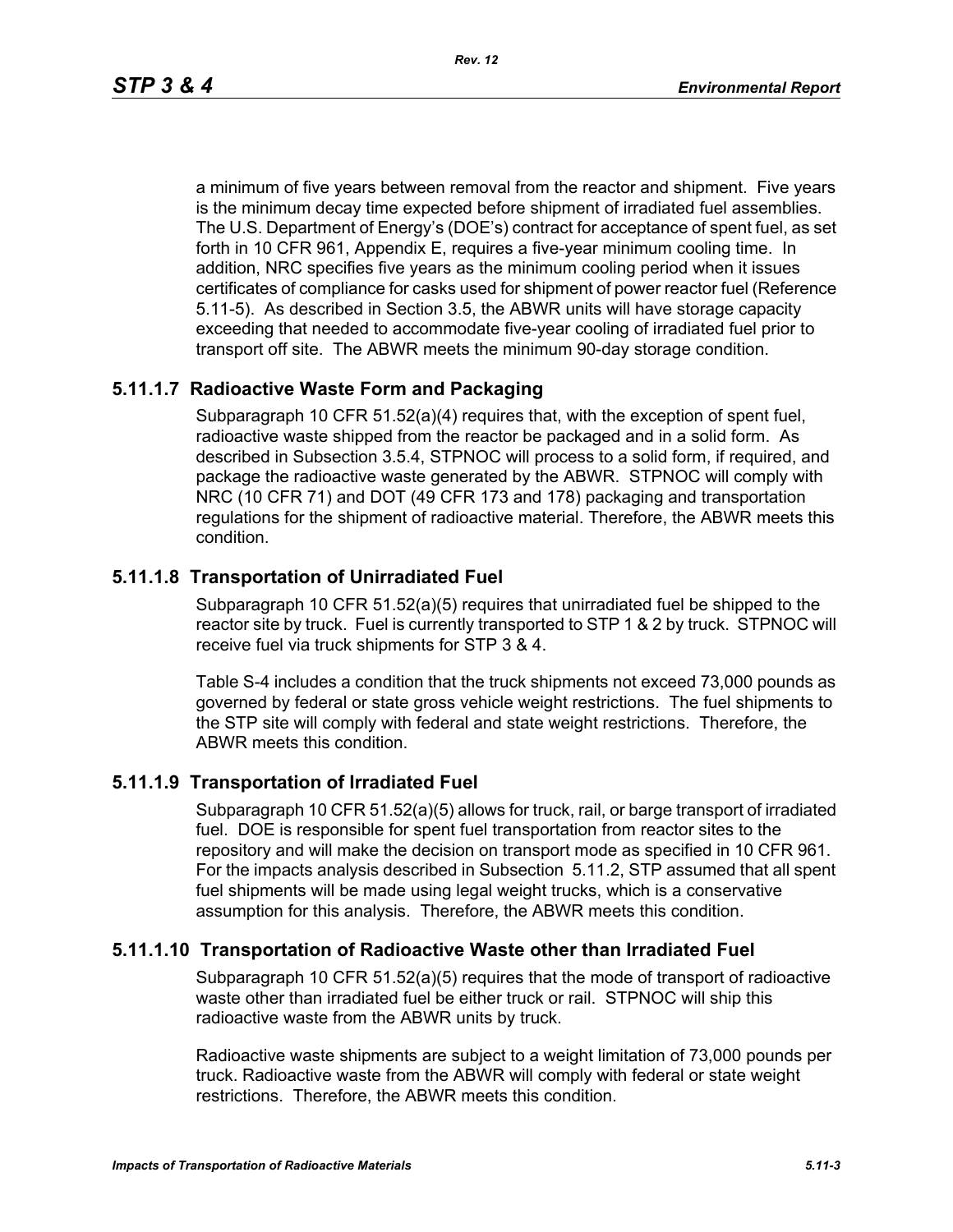# **5.11.1.11 Number of Truck Shipments**

Table S-4 limits traffic density to less than one truck shipment per day or three rail cars per month. STP has estimated the number of truck shipments that will be required assuming that all radioactive materials (fuel and waste) are received at the site or transported offsite via truck.

Table 5.11-2 summarizes the number of truck shipments of unirradiated fuel. The table also normalizes the number of shipments to the electrical output for the reference reactor analyzed in WASH-1238. When normalized for electrical output, the number of truck shipments of unirradiated fuel for the ABWR is approximately equal to the number of truck shipments estimated for the reference LWR.

For the ABWR, the initial core load is approximately 151 MTU per unit and the annual reload requirements are estimated at approximately 42 MTU per year per unit. This equates to about 872 fuel assemblies in the initial core (assuming 0.17388 MTU per fuel assembly) and 244 fuel assemblies per year for refueling. The fuel assemblies would be packaged two per container. Truck shipments would be able to accommodate 14 containers for a total of 28 fuel assemblies per shipment. The capacity of a truck shipment would be the same for the initial core and the reloads.

The numbers of spent fuel shipments were estimated as follows. For the reference LWR analyzed in WASH-1238, NRC assumed that 60 shipments per year will be made, each carrying 0.5 MTU of spent fuel. This amount is equivalent to the annual refueling requirement of 30 MTU per year for the reference LWR. For this transportation analysis, STP assumed that it would also ship spent fuel from the ABWR at a rate equal to the annual refueling requirement. The shipping cask capacities used to calculate annual spent fuel shipments were assumed to be the same as those for the reference LWR (0.5 MTU per legal weight truck shipment). This results in 85 shipments per year for one ABWR. After normalizing for electrical output, the number of spent fuel shipments is 59 per year for the ABWR. The normalized spent fuel shipments for the ABWR would be approximately the same as the reference reactor that was the basis for Table S-4.

Table 5.11-3 presents estimates of annual waste volumes and numbers of truck shipments. The values are normalized to the reference LWR analyzed in WASH-1238. The normalized annual waste volumes and waste shipments for the ABWR will be less than the reference reactor that was the basis for Table S-4.

The normalized total numbers of truck shipments of fuel and radioactive waste to and from the reactor are estimated at 96 per year for the ABWR. These radioactive material transportation estimates are well below the one truck shipment per day condition given in 10 CFR 51.52, Table S-4. Doubling the estimated number of truck shipments to account for empty return shipments still results in number of shipments well below the one-shipment-per-day condition. Therefore, the ABWR meets this condition.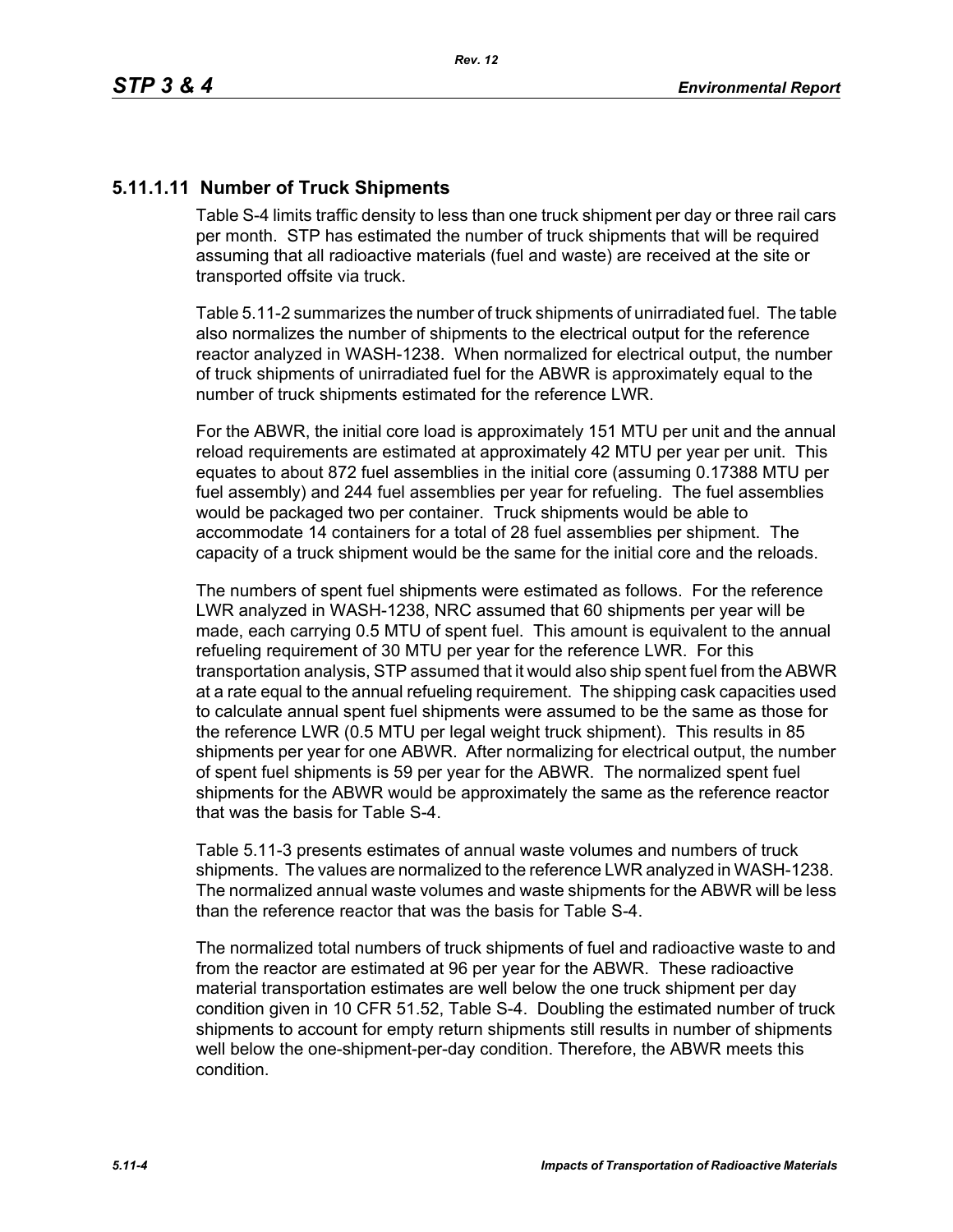# **5.11.1.12 Summary**

Table 5.11-4 summarizes the reference conditions in paragraph (a) of 10 CFR 51.52 for use in Table S-4, and the values for the ABWR. The ABWR does not meet the condition for rated thermal power. Therefore, Subsection 5.11.2 and Section 7.4 present additional analyses of fuel transportation effects for normal conditions and accidents, respectively. Transportation of radioactive waste is consistent with the conditions assumed in References 5.11-1 and 5.11-2 and no further analysis is required.

# **5.11.2 Incident-Free Transportation Impacts Analysis**

Environmental impacts of incident-free transportation of fuel are discussed in this section. Transportation accidents are discussed in Section 7.4.

NRC analyzed the transportation of radioactive materials in its assessments of environmental impacts for the proposed/approved ESP sites at North Anna, Clinton, and Grand Gulf (Reference 5.11-6, 5.11-7, and 5.11-8). The NRC analyses were reviewed for guidance in assessing transportation impacts for the ABWR units at the STP site.

# **5.11.2.1 Transportation of Unirradiated Fuel**

Table S-4 of 10 CFR 51.52 includes conditions related to radiological doses to transport workers and members of the public along transport routes. These doses, based on calculations in WASH-1238, are a function of the radiation dose rate emitted from the unirradiated fuel shipments, the number of exposed individuals and their locations relative to the shipment, the time of transit (including travel and stop times), and the number of shipments to which the individuals are exposed. In its assessments of environmental impacts for proposed ESP sites, NRC calculated the radiological dose impacts of unirradiated fuel transportation using the RADTRAN 5 computer code. The RADTRAN 5 calculations estimated worker and public doses associated with annual shipments of unirradiated fuel.

One of the key assumptions in WASH-1238 for the reference LWR unirradiated fuel shipments is that the radiation dose rate at one meter from the transport vehicle is about 0.1 millirem per hour. This assumption was also used by NRC to analyze advanced LWR unirradiated fuel shipments for the proposed ESP sites. This assumption is reasonable for all of the advanced LWR types because the fuel materials will all be low-dose-rate uranium radionuclides and will be packaged similarly (inside a metal container that provides little radiation shielding). The per-shipment dose estimates are "generic" (i.e., independent of reactor technology) because they were calculated based on an assumed external radiation dose rate rather than the specific characteristics of the fuel or packaging. Thus, the results can be used to evaluate the impacts for any of the advanced LWR designs. Other input parameters used in the NRC radiation dose analysis for advanced LWR unirradiated fuel shipments are summarized in Table 5.11-5. The results for this "generic" fresh fuel shipment based on the RADTRAN 5 analyses are as follows: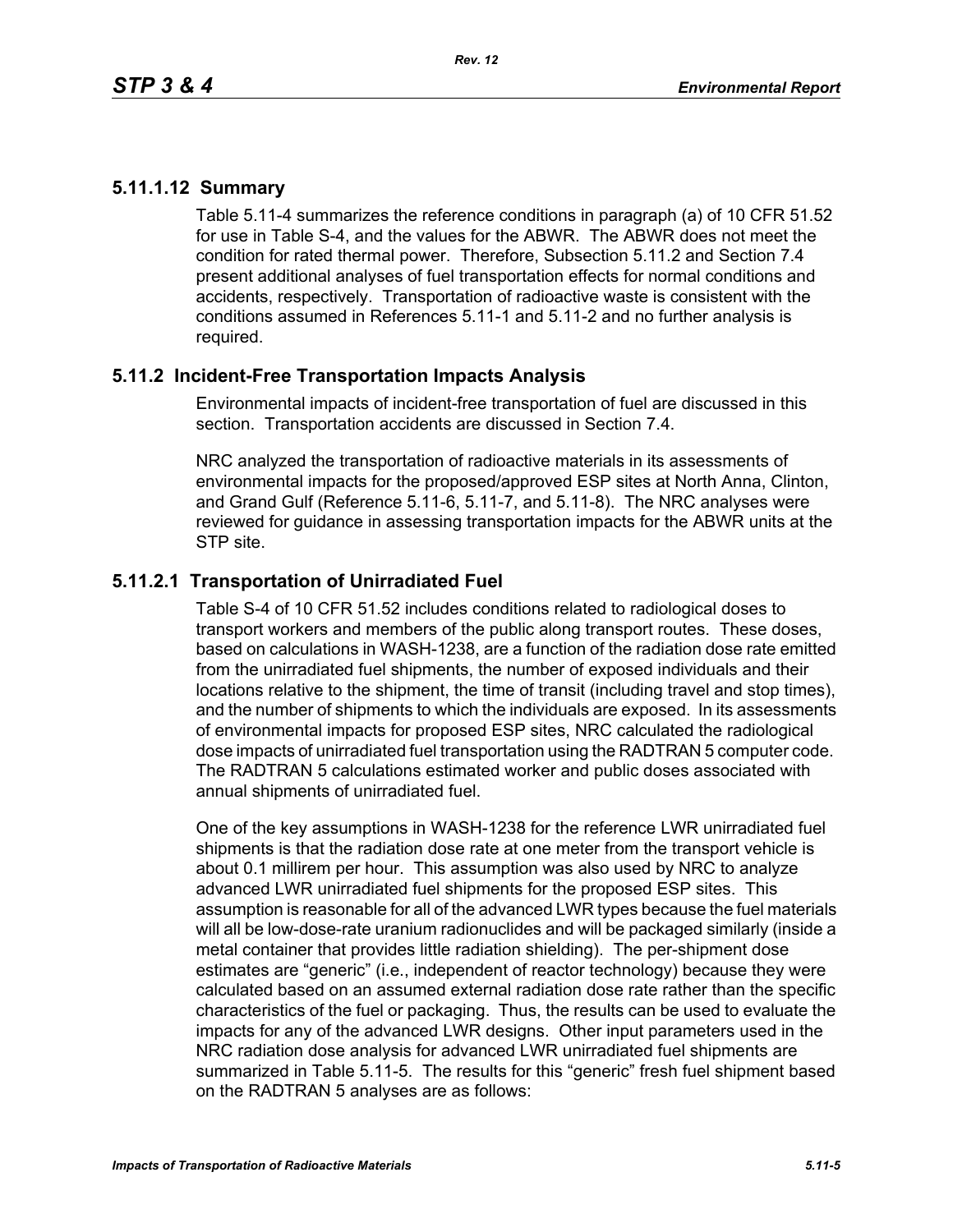| <b>Population Component</b>                                              | <b>Dose</b>                          |
|--------------------------------------------------------------------------|--------------------------------------|
| <b>Transport workers</b>                                                 | 0.00171 person-rem/shipment          |
| General public (Onlookers – persons at stops<br>and sharing the highway) | 0.00665 person-rem/shipment          |
| General public (Along Route – persons living<br>near a highway)          | 1.61 x $10^{-4}$ person-rem/shipment |

From a review of the NRC analysis, it was concluded that these unit dose values could be used to estimate the impacts of transporting unirradiated fuel to an ABWR at the STP site. Based on the parameters used in the analysis, these per-shipment doses are expected to conservatively estimate the impacts for fuel shipments to a site in the STP region of interest. For example, the average shipping distance of 2000 miles used in the NRC analyses is likely to exceed the shipping distance for fuel deliveries to the STP site. The fuel shipments are expected to originate at a fabrication facility located in Columbia, South Carolina and travel less than 1200 miles to the STP site.

The unit dose values were combined with the average annual shipments of unirradiated fuel to calculate annual doses to the public and workers that can be compared to Table S-4 conditions. The numbers of unirradiated fuel shipments were normalized to the reference reactor analyzed in WASH-1238. The numbers of shipments per year were obtained from Table 5.11-2. The results are presented in Table 5.11-6. As shown, the calculated radiation doses for transporting unirradiated fuel to the STP site are a small fraction of the Table S-4 conditions that apply to all radioactive materials transportation.

Although radiation may cause cancers at high doses and high dose rates, currently there are no data that unequivocally establish the occurrence of cancer following exposures to low doses, below about 10 rem. However, radiation protection experts conservatively assume that any amount of radiation may pose some risk of causing cancer or a severe hereditary effect and that the risk is higher for higher radiation exposures. Therefore, a linear, no-threshold dose response relationship is used to describe the relationship between radiation dose and detriments such as cancer induction. Simply stated, any increase in dose, no matter how small, results in an incremental increase in health risk. This theory is accepted by the NRC as a conservative model for estimating health risks from radiation exposure, recognizing that the model may overestimate those risks. A recent review by the National Academy of Sciences Committee to Assess Health Risks from Exposure to Low Levels of Ionizing Radiation supports the linear no-threshold model (Reference 5.11-9).

Based on this model, the risk to the public from radiation exposure is estimated using the nominal probability coefficient for total detriment (730 fatal cancers, nonfatal cancers, and severe hereditary effects per million person-rem) from International Commission on Radiation Protection Publication 60 (Reference 5.11-10). All the public collective doses presented in Table 5.11-6 are less than 0.1 person-rem per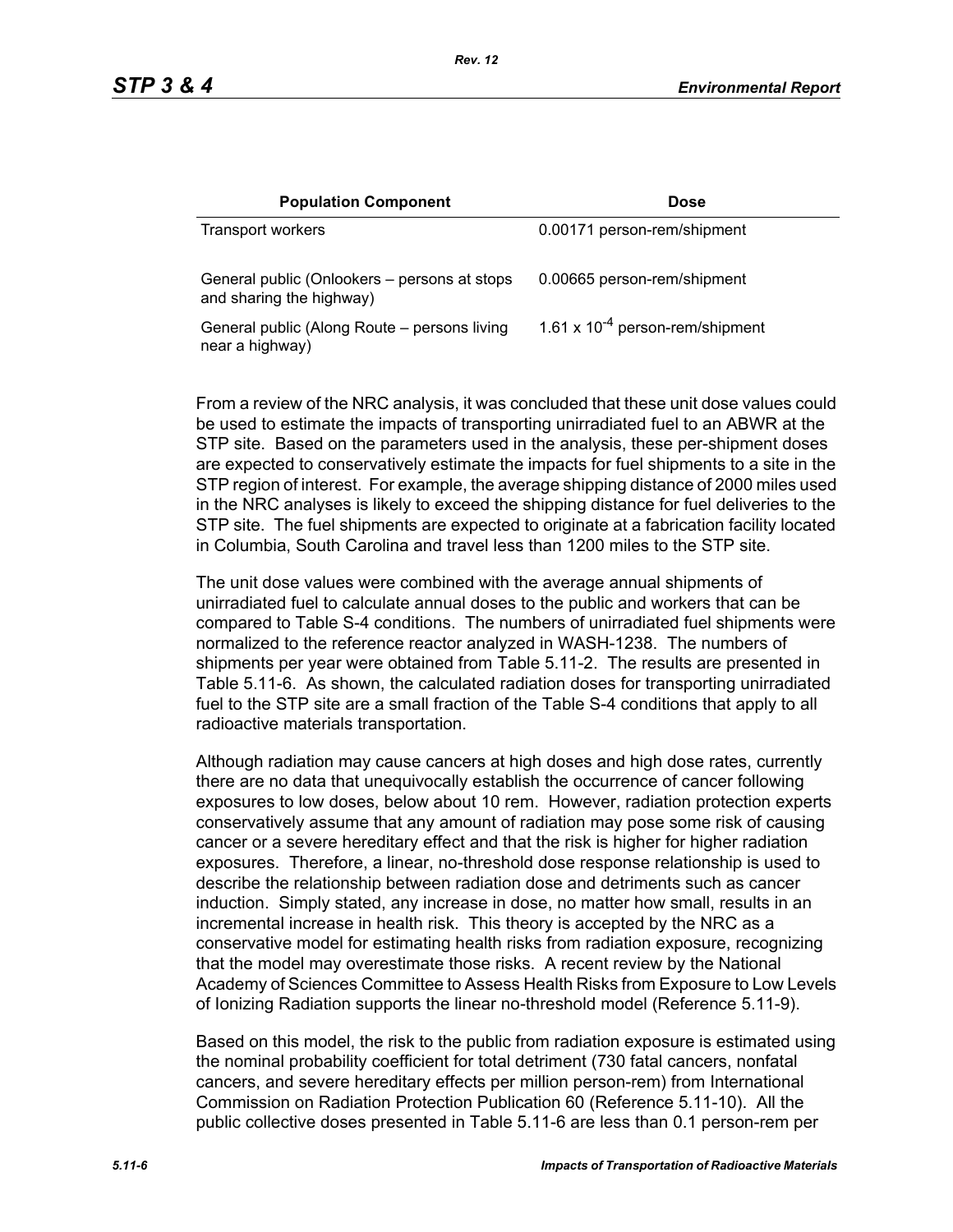year. Therefore, the total detriment estimates associated with these doses will all be less than  $1 \times 10-4$  fatal cancers, nonfatal cancers, and severe hereditary effects per year. These risks are very small compared to the fatal cancers, nonfatal cancers, and severe hereditary effects that the same population will incur annually from exposure to natural sources of radiation.

#### **5.11.2.2 Transportation of Spent Fuel**

This section provides the environmental impacts of transporting spent fuel from the STP site to a spent fuel disposal facility, using Yucca Mountain, Nevada as a possible location for a geologic repository. The impacts of the transportation of spent fuel to a potential repository in Nevada provides a reasonable bounding estimate of the transportation impacts to a monitored retrievable storage facility because of the distances involved and the representative exposure of members of the public in urban, suburban, and rural areas (Reference 5.11-6, 5.11-7, and 5.11-8).

Incident-free transportation refers to transportation activities in which the shipments reach their destination without releasing any of their radioactive cargo to the environment. Impacts from these shipments will be from the low levels of radiation that penetrate the heavily shielded spent fuel shipping cask. Radiation doses will occur to (1) persons residing along the transportation corridors between the STP site and the proposed repository, (2) persons in vehicles passing a spent-fuel shipment, (3) persons at vehicle stops for refueling, rest, and vehicle inspections, and (4) transportation crew workers.

This analysis is based on shipment of spent fuel by legal-weight trucks in casks with characteristics similar to casks currently available (i.e., massive, heavily shielded, cylindrical metal pressure vessels). Each shipment is assumed to consist of a single shipping cask loaded on a modified trailer. These assumptions are consistent with assumptions made in evaluating the environmental impacts of spent fuel transportation in Addendum 1 to NUREG-1437 (Reference 5.11-5). As discussed in NUREG-1437, these assumptions are conservative because the alternative assumptions involve rail transportation or heavy-haul trucks, which will reduce the overall number of spent fuel shipments.

The environmental impacts of spent fuel transportation were estimated using the RADTRAN 5 computer code (Reference 5.11-11). This analysis assumed the spent fuel will be transported by legal weight trucks to the potential Yucca Mountain repository over designated highway route-controlled quantity (HRCQ) routes. The route used for this analysis of the STP site is similar to the STP-Yucca Mountain legal weight truck route evaluated in the Yucca Mountain EIS (Reference 5.11-12). The STP-Yucca Mountain route analyzed in the Yucca Mountain EIS traveled a total of 1,871 miles (3,010 km) (Reference 5.11-12, Table J-10). STP evaluated a route that was consistent with HRCQ requirements but which traveled a total of 1,838 miles (2,957 km).

Although shipping casks have not been designed for the advanced LWR fuels, the advanced LWR fuel designs will most likely not be significantly different from existing LWR designs. Current shipping cask designs were used for analysis.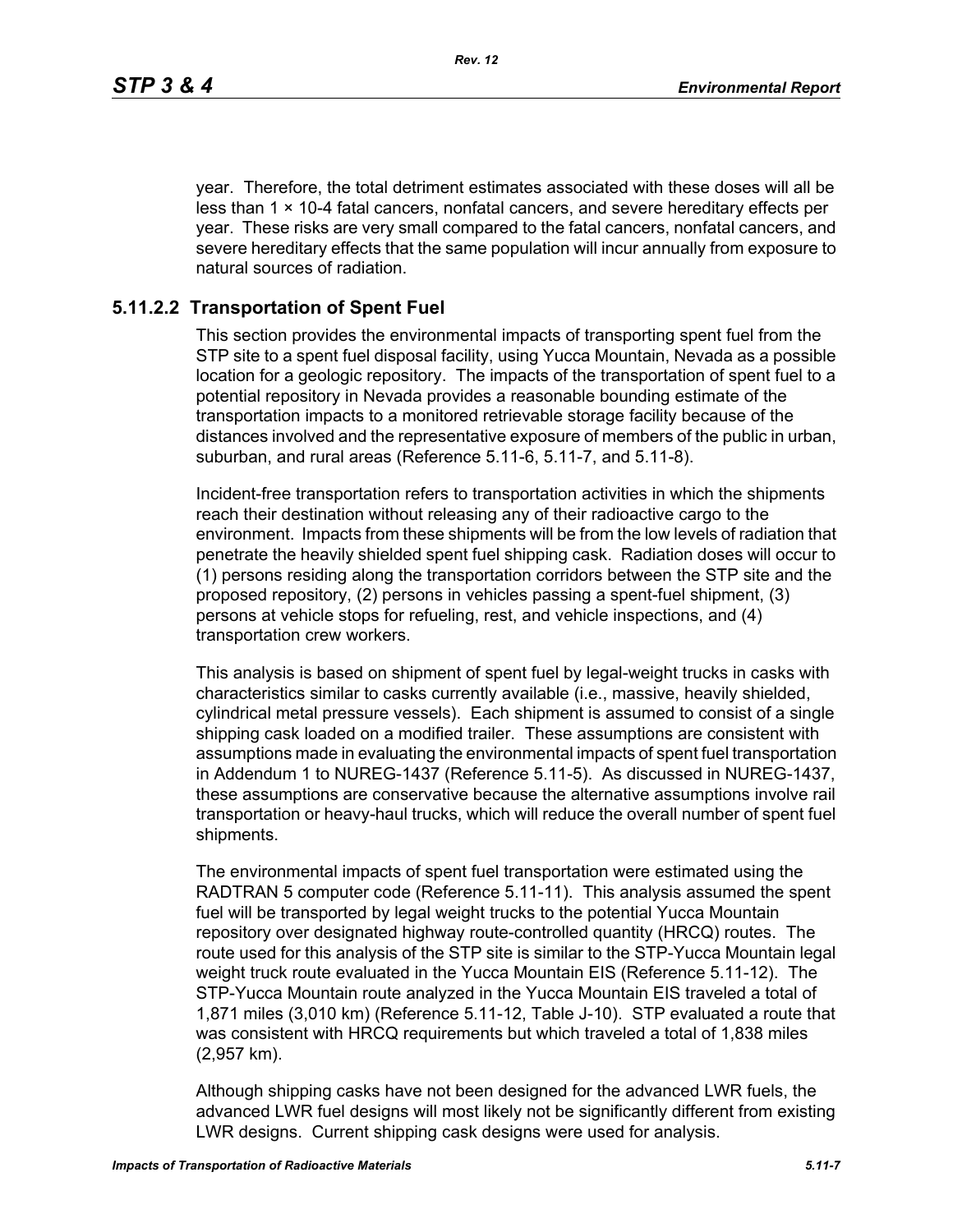Radiation doses are a function of many parameters, including vehicle speed, traffic count, dose rate at one meter from the vehicle, packaging dimensions, number in the truck crew, stop time, and population density at stops. The values of the key variables used in this analysis are presented in Table 5.11-7. Most of the variables are extracted from the literature and are considered to be standard values used in many RADTRAN applications, including environmental impact statements and regulatory analyses.

The transportation route selected for a shipment determines the total potentially exposed population and the expected frequency of transportation-related accidents. For truck transportation, the route characteristics most important to the risk assessment include the total shipping distance between each origin-destination pair of sites and the population density along the route.

Representative shipment routes for the proposed STP site and alternative sites were identified using the TRAGIS (Version 1.5.4) routing model (Reference 5.11-13). The highway data network in TRAGIS is a computerized road atlas that includes a complete description of the interstate highway system and of all U.S. highways. The TRAGIS database version used was Highway Data Network 4.0. The population densities along a route are derived from 2000 census data from the U.S. Bureau of the Census. This transportation route information is summarized in Table 5.11-8.

Based on the transportation route information shown in Table 5.11-8, the impacts of spent fuel shipments originating at the STP site are expected to be similar to the impacts for the alternative sites (Limestone, Malakoff, Parish). The impacts of transportation of spent fuel from a greenfield site (assumed to be Allen's Creek) located in the STP region of interest will also be similar to the transportation impacts for the STP site.

| <b>Population Dose (person-rem per shipment)</b> |                          |                                      |                                        |  |  |
|--------------------------------------------------|--------------------------|--------------------------------------|----------------------------------------|--|--|
| <b>Site</b>                                      | <b>Transport workers</b> | <b>General public</b><br>(Onlookers) | <b>General Public</b><br>(Along Route) |  |  |
| <b>STP</b>                                       | 0.0388                   | 0.269                                | $5.45 \times 10^{-3}$                  |  |  |
| Allens Creek                                     | 0.0378                   | 0.237                                | $5.36 \times 10^{-3}$                  |  |  |
| Limestone                                        | 0.0376                   | 0.236                                | $4.50 \times 10^{-3}$                  |  |  |
| Malakoff                                         | 0.0370                   | 0.236                                | $4.43 \times 10^{-3}$                  |  |  |
| Parish                                           | 0.0385                   | 0.237                                | $5.74 \times 10^{-3}$                  |  |  |

The radiation dose estimates to the transport workers and the public for spent fuel shipments from the STP site and alternative sites are as follows:

These per-shipment dose estimates are independent of reactor technology because they were calculated based on an assumed external radiation dose rate emitted from the cask, which was fixed at the regulatory maximum of 10 millirem per hour at two meters. For the purpose of this analysis, the transportation crew consists of two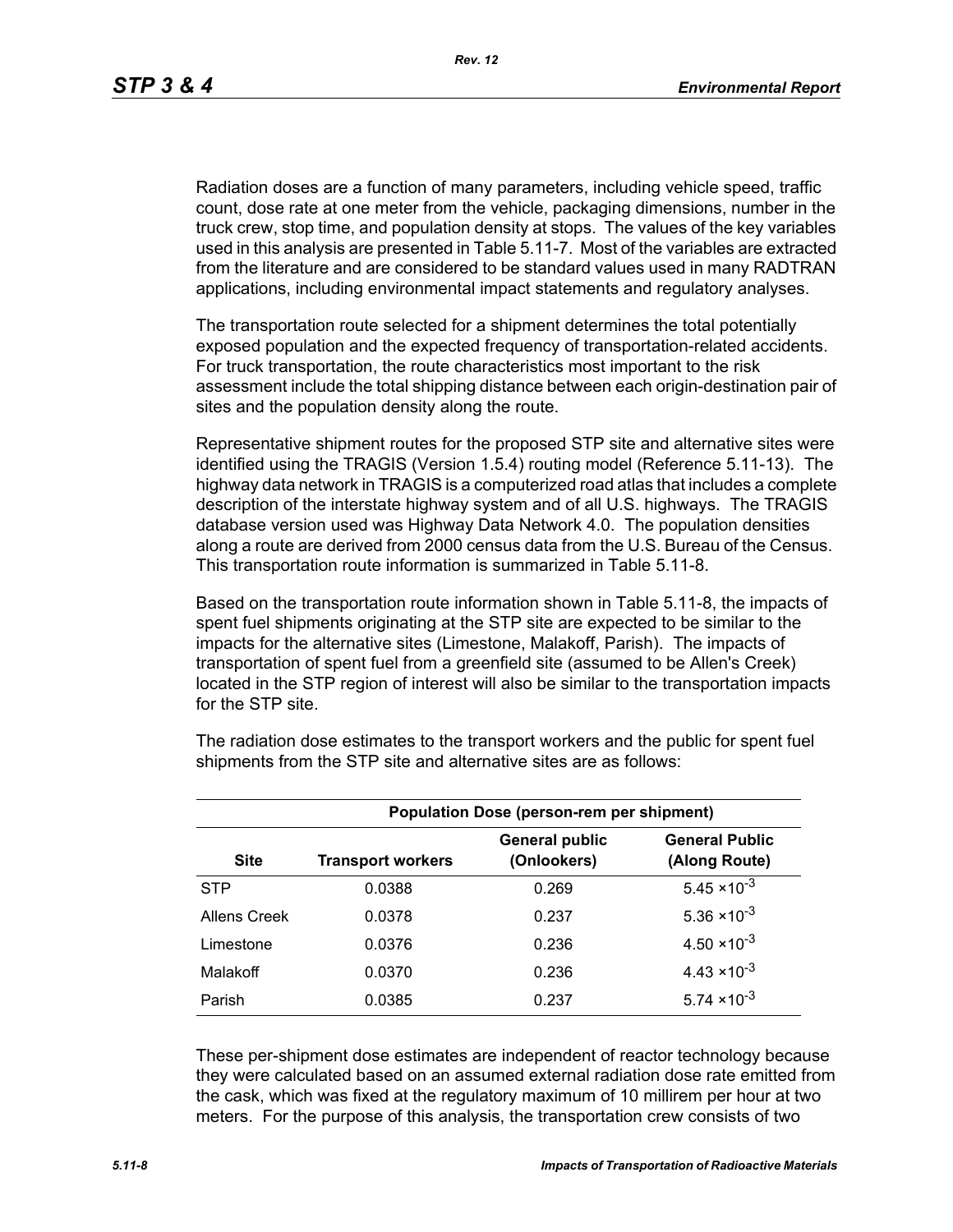drivers. Stop times were assumed to accrue at the rate of 30 minutes per 4-hour driving time. TRAGIS output was used to determine the number of stops.

The numbers of spent fuel shipments for the transportation impacts analysis were derived as described in Subsection 5.11.1. The normalized annual shipments values and corresponding population dose estimates per reactor-year are presented in Table 5.11-9. The population doses were calculated by multiplying the number of spent fuel shipments per year by the per-shipment doses. For comparison to Table S-4, the population doses were normalized to the reference LWR analyzed in WASH-1238.

As shown in Table 5.11-9, population doses to the onlookers for both the ABWR and the reference LWR exceed Table S-4 values, but the population doses to onlookers for the ABWR are less than those for the reference LWR. Two key reasons for these higher population doses relative to Table S-4 are the number of spent fuel shipments and the shipping distances assumed for these analyses relative to the assumptions used in WASH-1238.

- **Shipping distance The analyses in WASH-1238 used a "typical" distance for a** spent fuel shipment of 1000 miles. The shipping distance used in this assessment is about 1838 miles.
- Cask capacity The numbers of spent fuel shipments are based on shipping casks designed to transport shorter-cooled fuel (i.e., 150 days out of the reactor). This analysis assumed that the shipping cask capacities are 0.5 MTU per legalweight truck shipment. Newer cask designs are based on longer-cooled spent fuel (i.e., five years out of reactor) and have larger capacities. For example, spent fuel shipping cask capacities used in the Yucca Mountain EIS (Reference 5.11-12, Table J-2) were approximately 1.8 MTU per legal-weight truck shipment. Use of the newer shipping cask designs will reduce the number of spent fuel shipments and decrease the associated environmental impacts (since the dose rates used in the impacts analysis are fixed at the regulatory limit rather than based on the cask design and contents).

Other conservative assumptions in the spent fuel transportation impacts calculation include:

 Use of the regulatory maximum dose rate (10 millirem per hour at 2 meters) in the RADTRAN 5 calculations — The shipping casks assumed in the Yucca Mountain EIS (Reference 5.11-12) transportation analyses were designed for spent fuel that has cooled for five years. In reality, most spent fuel will have cooled for much longer than five years before it is shipped to a possible geologic repository. NRC developed a probabilistic distribution of dose rates based on fuel cooling times that indicates that approximately three-fourths of the spent fuel to be transported to a possible geologic repository will have dose rates less than half of the regulatory limit (Reference 5.11-14). Consequently, the estimated population doses in Table 5.11-9 could be divided in half if more realistic dose rate projections are used for spent fuel shipments from the STP site.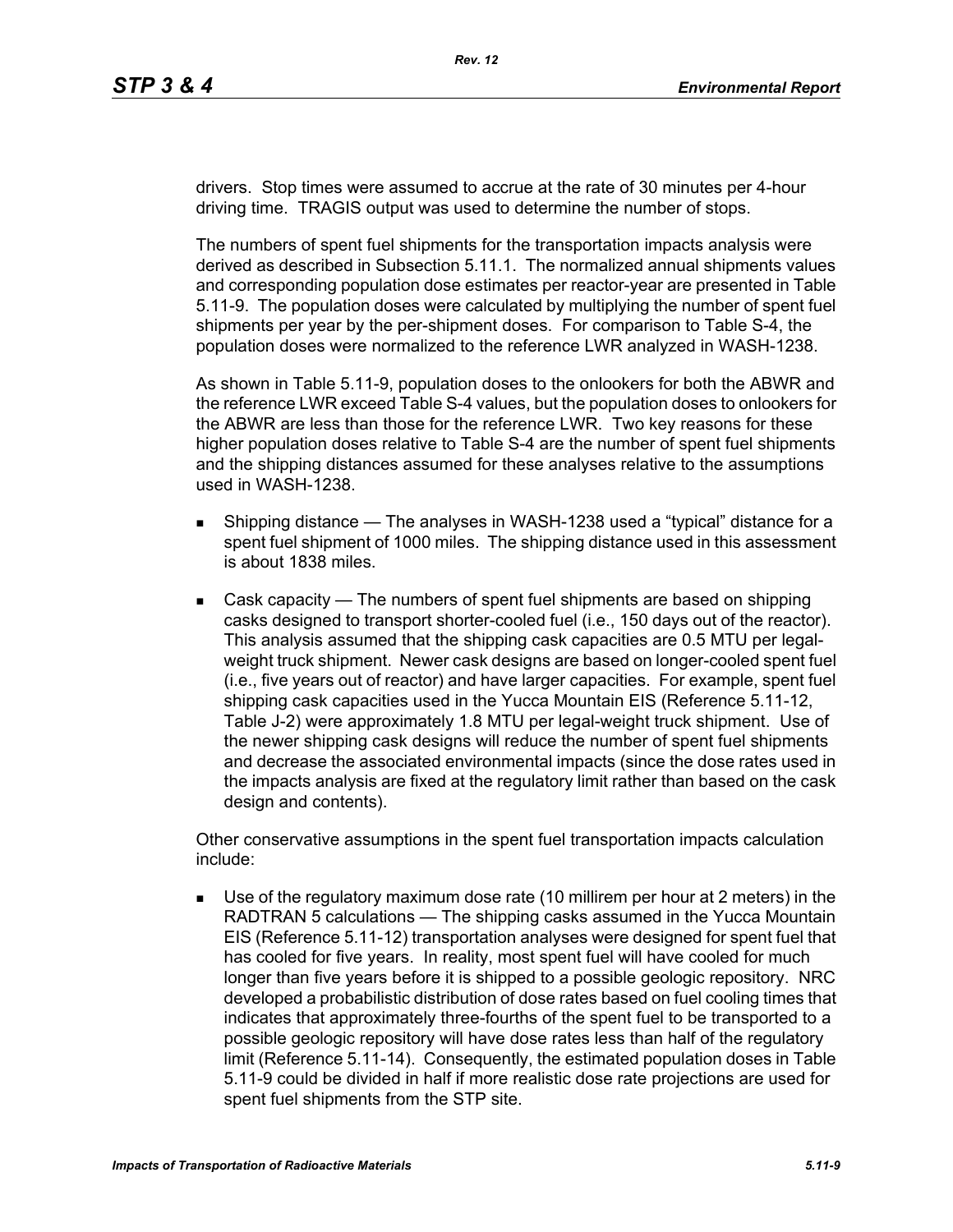*Rev. 12*

 Use of 30 minutes as the average time at a truck stop in the calculations — Many stops made for actual spent fuel shipments are short duration stops (i.e., 10 minutes) for brief visual inspections of the cargo (checking the cask tie-downs). These stops typically occur in minimally populated areas, such as an overpass or freeway ramp in an unpopulated area. Based on data for actual truck stops, NRC concluded that the assumption of a 30-minute stop for every 4 hours of driving time used to evaluate potential ESP sites will overestimate public doses at stops by at least a factor of two (Reference 5.11-6, 5.11-7, and 5.11-8). Consequently, the doses to onlookers given in Table 5.11-9 could be reduced by a factor of two to reflect more realistic truck shipping conditions.

# **5.11.2.3 Maximally Exposed Individuals Under Normal Transport Conditions**

STPNOC also considered incident-free radiation doses to maximally exposed individuals (MEIs) for fuel and waste shipments to and from the STP site. An MEI is a person who may receive the highest radiation dose from a shipment to and/or from the STP site. The radiological doses to the workers who would load casks, drive trucks, and inspect vehicles in transit would be higher than doses to individuals in the general public. Radiological protection programs would manage and limit doses to workers whose jobs would cause them to receive the greatest exposures.

Truck crew members would receive the highest radiation doses because of their proximity to the loaded shipping container for an extended period of time. It was assumed that crew member doses would be limited to two rem per year, which is the DOE administrative control level (Reference 5.11-15). DOE will take title to the spent fuel at the reactor site. Consequently, the DOE administrative control level is expected to apply to spent fuel shipments from the STP site to a disposal facility. Spent fuel represents the majority of the radioactive materials shipments to and from reactor sites, and comprises those shipments with the highest radiation dose rates as specified in 10 CFR 961. Crew doses from unirradiated fuel and radioactive waste shipments will be lower than the spent fuel shipments. STPNOC also assumed a maximally exposed individual worker on the truck crew could receive a dose as high as two rem per year for each of the 40 years of reactor operation, for a total of 80 rem for one ABWR over the 40-year license term.

The dose received by members of the public would be less than that described for the truck crew due to decreases in the exposure times, dose rates, and number of times an individual may be exposed to an offsite shipment. For example:

**Inspectors** — Radioactive shipments are inspected by federal or state vehicle inspectors at state ports of entry. DOE (Reference 5.11-12) assumed that inspectors would be exposed for one hour at a distance of one meter from the shipping containers. The dose rate at one meter is about 14 millirem per hour, assuming the dose rate from the shipping containers is 10 millirem per hour at 2 meters from the side of the transport vehicle. (This is the maximum dose rate allowed by U.S. DOT regulations.) Therefore, the dose per shipment is about 14 millirem. Based on this conservative value, the maximum annual dose to vehicle inspectors would be approximately 1900 millirem per year, assuming the same person inspects all shipments of fuel and waste to and from the reactor site in a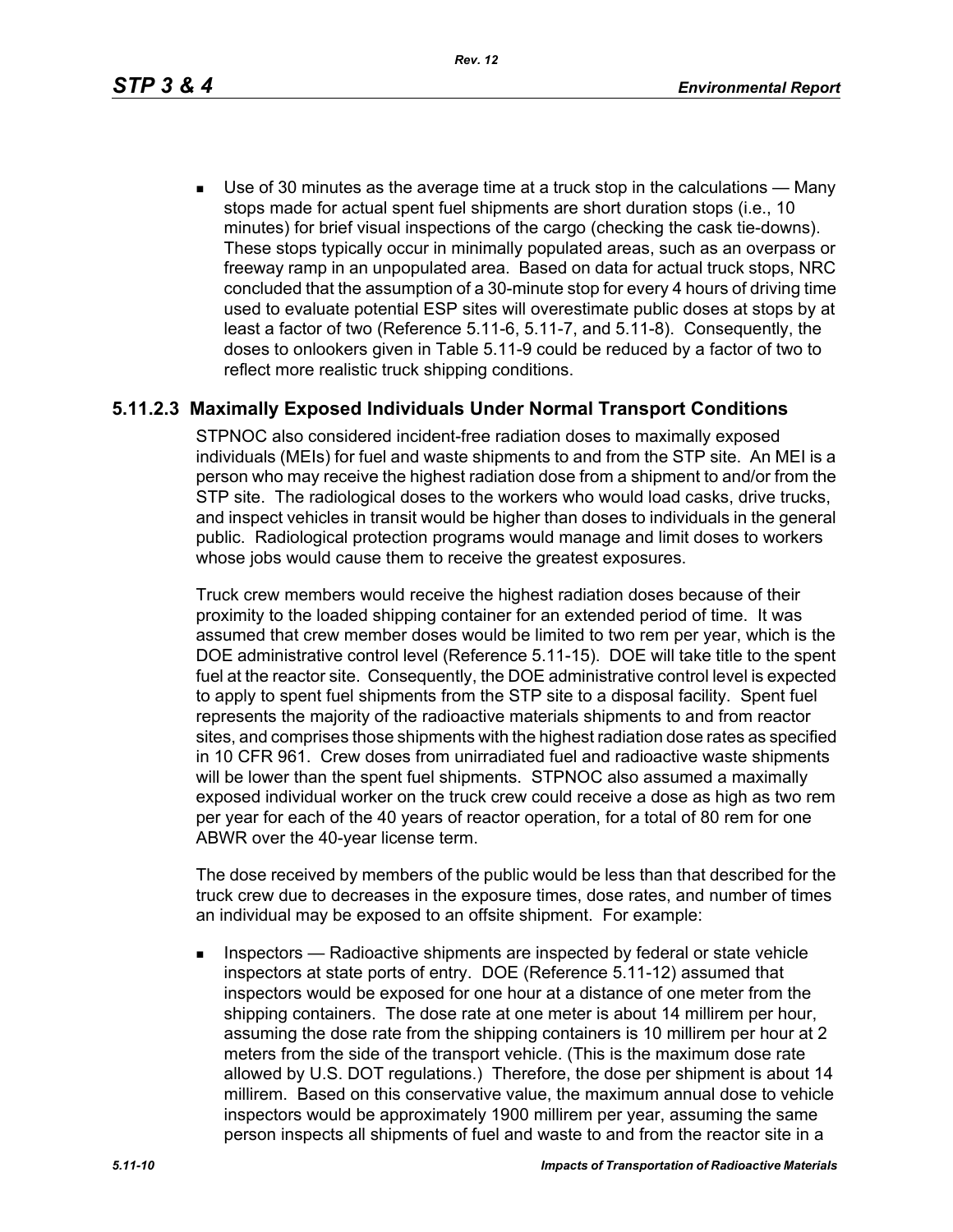year. This is less than the two rem per year DOE administrative control level on individual doses.

- Resident  $A$  resident living along the transportation route could be exposed to each shipment that passes their residence. Given the distance separating the residence from the radioactive material transport vehicle on the roadway and the short duration of each exposure, the potential radiation doses to maximally exposed residents would be much less than those of the truck crew or inspectors.
- Individual stuck in traffic Potential traffic interruptions could lead to a person being exposed to a loaded radioactive material shipment for some period of time. Because this exposure scenario would occur only one time to any individual and their exposure is relatively short (on the order of an hour), the dose to these members of the public sharing the route would be much less than those of the truck crew or inspectors.
- **Person at a truck service station An employee at a service station could be** exposed when truck shipments to and from the reactor stop. DOE (Reference 5.11-12) assumed this person could be exposed for 49 minutes at a distance of 52 feet (15.9 meters) from the loaded shipping container. This results in a dose of about 0.07 millirem per shipment for an annual dose of approximately 10 millirem, assuming that a single individual services all unirradiated fuel, spent fuel, and radioactive waste shipments to and from the site in a year. This dose is much less than those of the truck crew or inspectors.

#### **5.11.2.4 Conclusion**

STPNOC has evaluated incident-free transportation of unirradiated and spent fuel to and from the STP site, including potential impacts to MEIs. The impacts of accidentfree transportation will be SMALL and do not warrant additional mitigation.

# **5.11.2.5 References**

- 5.11-1 "Environmental Survey of Transportation of Radioactive Materials to and from Nuclear Power Plants, WASH-1238," AEC (U.S. Atomic Energy Commission), December 1972.
- 5.11-2 "Environmental Survey of Transportation of Radioactive Materials to and from Nuclear Power Plants," NUREG-75/038, Supplement 1, April 1975.
- 5.11-3 "ABWR Design Control Document, Revision 4," GE (GE Nuclear Energy) March 1997.
- 5.11-4 "Environmental Effects of Extending Fuel Burnup Above 60 GWd/MTU, NUREG/CR-6703," January 2001.
- 5.11-5 "Generic Environmental Impact Statement for License Renewal of Nuclear Plants, Section 6.3, "Transportation" and Table 9-1, "Summary of findings on NEPA issues for license renewal of nuclear power plants," NUREG-1437, Volume 1, Addendum 1," August 1999.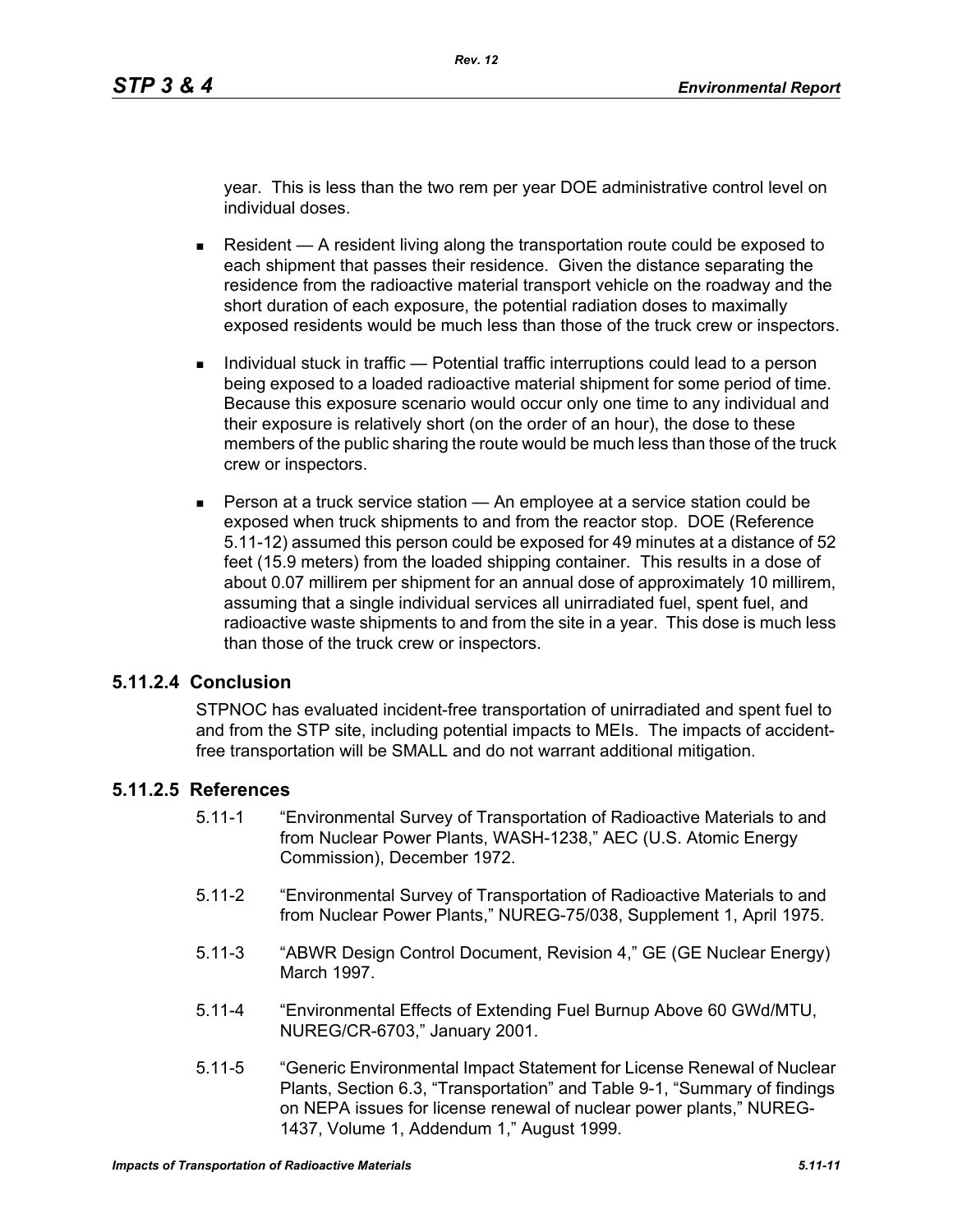- 5.11-6 "Environmental Impact Statement for an Early Site Permit (ESP) at the North Anna ESP Site, NUREG-1811," December 2006.
- 5.11-7 "Environmental Impact Statement for an Early Site Permit (ESP) at the Exelon ESP Site," NUREG-1815, July 2006.
- 5.11-8 "Environmental Impact Statement for an Early Site Permit (ESP) at the Grand Gulf ESP Site, NUREG-1817," April 2006.
- 5.11-9 "Health Risks from Exposure to Low Levels of Ionizing Radiation: BEIR VII – Phase 2," NAS (National Academy of Sciences), Committee to Assess Health Risks From Exposure to Low Levels of Ionizing Radiation, Board on Radiation Effects Research, Division of Earth and Life Studies, National Research Council, National Academy Press, 2005. Available at http://www.nap.edu/ books/030909156X/html.
- 5.11-10 "Recommendations of the International Commission on Radiological Protection, ICRP Publication 60," ICRP (International Commission on Radiological Protection), 1991.
- 5.11-11 "RADTRAN 5 User Guide. SAND2003-2354," Neuhauser, K. S., F. L. Kanipe, and R. F. Weiner, Sandia National Laboratories, 2003. Available at http://infoserve.sandia.gov/sand\_doc/2003/032354.pdf.
- 5.11-12 "Final Environmental Impact Statement for a Geologic Repository for the Disposal of Spent Nuclear Fuel and High-Level Radioactive Waste at Yucca Mountain, Nye County, Nevada, DOE/EIS-0250," DOE (U.S. Department of Energy), Office of Civilian Radioactive Waste Management, February 2002.
- 5.11-13 "Transportation Routing Analysis Geographic Information System (WebTRAGIS) User's Manual, ORNL/TM-2000/86," Johnson, P. E. and R. D. Michelhaugh, Oak Ridge National Laboratory, 2000. Available at http://www.ornl.gov/ ~webworks/cpr/v823/rpt/106749.pdf.
- 5.11-14 "Reexamination of Spent Fuel Shipment Risk Estimates," NUREG/CR-6672, Volume 1, March 2000.
- 5.11-15 "DOE Standard, Radiological Control, DOE-STD-1098-99," DOE (U.S. Department of Energy) 2005, March 2005. Available at http://www.hss.energy.gov/NuclearSafety/techstds/standard/std1098/doestd-1098-99cn1a.pdf.
- 5.11-16 "A Resource Handbook on DOE Transportation Risk Assessment, DOE/EM/NTP/HB-01," DOE (U.S. Department of Energy), Office of Environmental Management, National Transportation Program, 2002.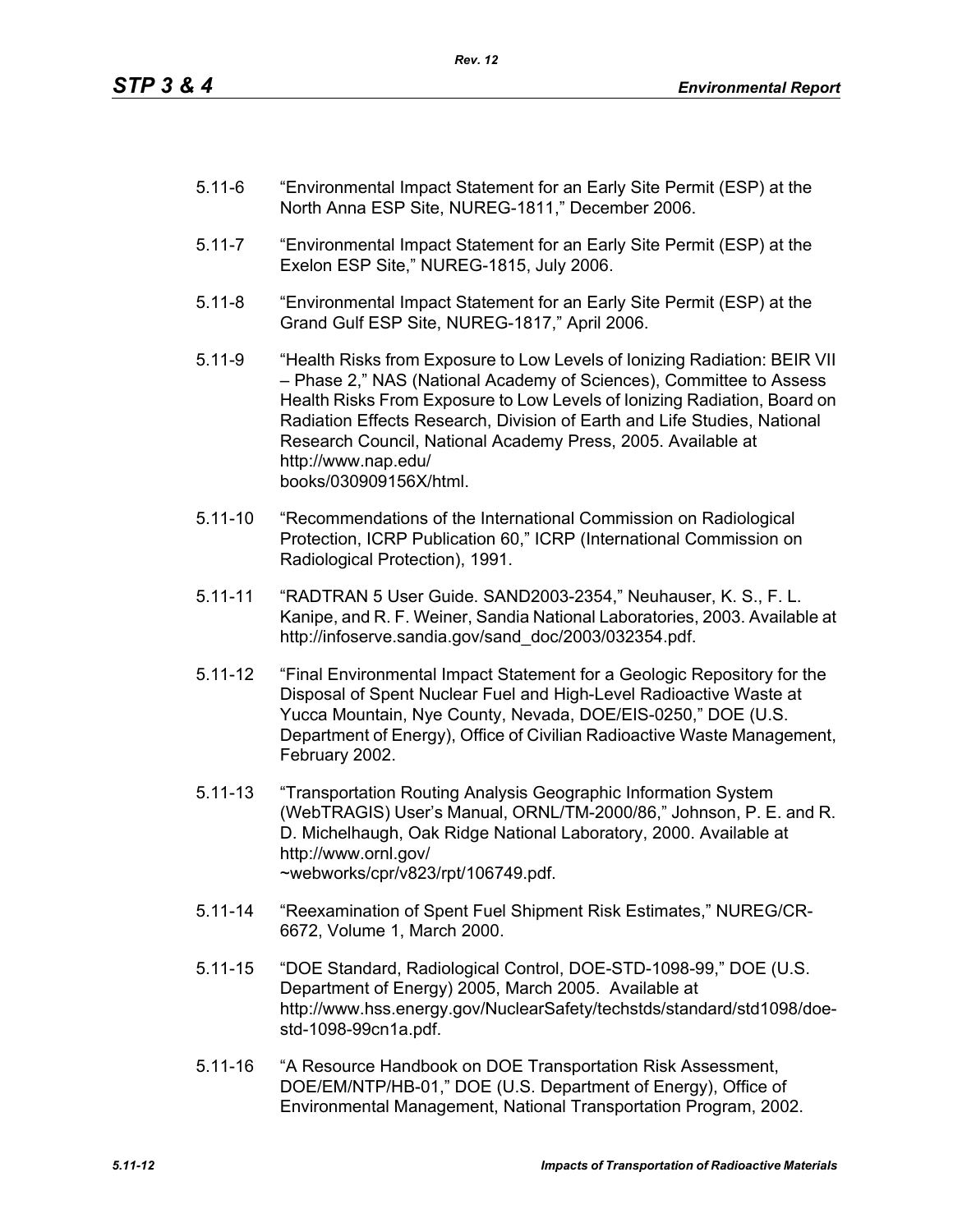#### **Table 5.11-1 Summary of Environmental Impacts of Transportation of Fuel and Waste to and from One LWR, Taken from 10 CFR 51.52 Table S-4 [1]**

| <b>Normal Conditions of Transport</b>              |                                                      |                                                                                                                  |                                                                                  |                                                                                  |  |
|----------------------------------------------------|------------------------------------------------------|------------------------------------------------------------------------------------------------------------------|----------------------------------------------------------------------------------|----------------------------------------------------------------------------------|--|
|                                                    |                                                      |                                                                                                                  | <b>Environmental Impact</b>                                                      |                                                                                  |  |
| Heat (per irradiated fuel cask in transit)         |                                                      |                                                                                                                  | 250,000 Btu/hr.                                                                  |                                                                                  |  |
| Weight (governed by Federal or State restrictions) |                                                      | 73,000 lbs. per truck; 100 tons per cask per<br>railcar.                                                         |                                                                                  |                                                                                  |  |
| Traffic density:                                   |                                                      |                                                                                                                  |                                                                                  |                                                                                  |  |
| Truck                                              |                                                      |                                                                                                                  | Less than 1 per day                                                              |                                                                                  |  |
| Rail                                               |                                                      |                                                                                                                  | Less than 3 per month                                                            |                                                                                  |  |
|                                                    |                                                      |                                                                                                                  |                                                                                  |                                                                                  |  |
| <b>Exposed Population</b>                          | <b>Estimated Number of</b><br><b>Persons Exposed</b> |                                                                                                                  | <b>Range of Doses to</b><br><b>Exposed Individuals [2]</b><br>(per reactor year) | <b>Cumulative Dose to</b><br><b>Exposed Population</b><br>(per reactor year) [3] |  |
| <b>Transportation workers</b>                      |                                                      | 200                                                                                                              | 0.01 to 300 millirem                                                             | 4 man-rem                                                                        |  |
| General public:                                    |                                                      |                                                                                                                  |                                                                                  |                                                                                  |  |
| Onlookers                                          |                                                      | 1,100                                                                                                            | 0.003 to 1.3 millirem                                                            | 3 man-rem                                                                        |  |
| Along Route                                        |                                                      | 600,000                                                                                                          | 0.0001 to 0.06 millirem                                                          |                                                                                  |  |
|                                                    |                                                      |                                                                                                                  |                                                                                  |                                                                                  |  |
|                                                    |                                                      |                                                                                                                  | <b>Accidents in Transport</b>                                                    |                                                                                  |  |
| <b>Types of Effects</b>                            |                                                      |                                                                                                                  | <b>Environmental Risk</b>                                                        |                                                                                  |  |
| Radiological effects<br>Small [4]                  |                                                      |                                                                                                                  |                                                                                  |                                                                                  |  |
| Common (nonradiological) causes<br>year.           |                                                      | 1 fatal injury in 100 reactor years; 1 nonfatal injury in<br>10 reactor years; \$475 property damage per reactor |                                                                                  |                                                                                  |  |

- [1] Data supporting this table are given in the Commission's "Environmental Survey of Transportation of Radioactive Materials to and from Nuclear Power Plants," WASH-1238, December 1972, and Supp. 1 NUREG-75/038, April 1975.
- [2] The Federal Radiation Council has recommended that the radiation doses from all sources of radiation other than natural background and medical exposures should be limited to 5000 millirem per year for individuals as a result of occupational exposure and should be limited to 500 millirem per year for individuals in the general population. The dose to individuals due to average natural background radiation is about 130 millirem per year.
- [3] Man-rem is an expression for the summation of whole body doses to individuals in a group. Thus, if each member of a population group of 1000 people were to receive a dose of 0.001 rem (1 millirem), or if 2 people were to receive a dose of 0.5 rem (500 millirem) each, the total man-rem dose in each case will be 1 man-rem.
- [4] Although the environmental risk of radiological effects stemming from transportation accidents is currently incapable of being numerically quantified, the risk remains small regardless of whether it is being applied to a single reactor or a multi-reactor site.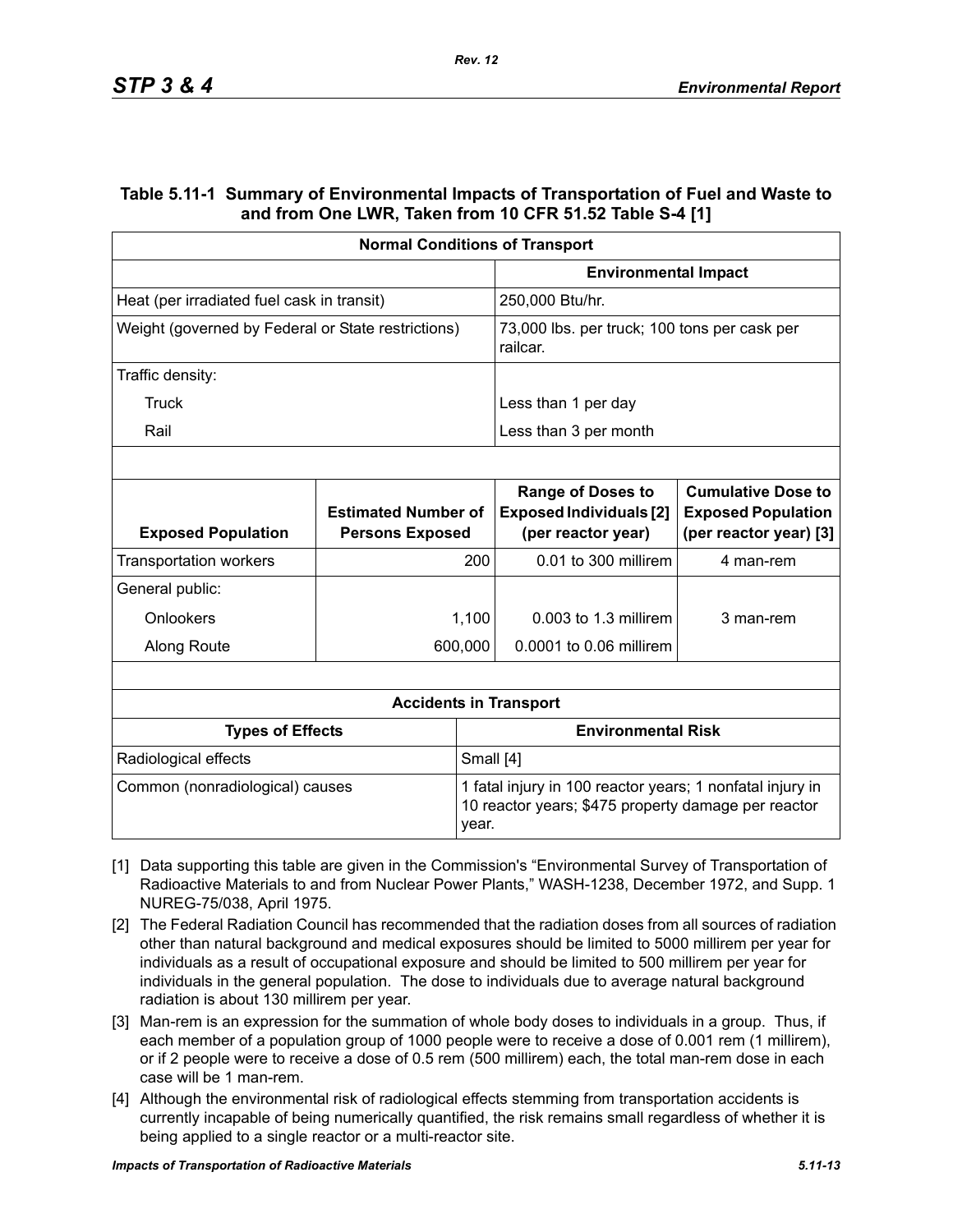|                     | Number of Shipments per Unit |                  |           | Unit                                    |                           |                                                    |                                                     |
|---------------------|------------------------------|------------------|-----------|-----------------------------------------|---------------------------|----------------------------------------------------|-----------------------------------------------------|
| <b>Reactor Type</b> | <b>Initial</b><br>Core [1]   | Annual<br>Reload | Total [2] | <b>Electric</b><br>Generation.<br>MW(e) | Capacity<br><b>Factor</b> | <b>Normalized</b><br><b>Shipments</b><br>Total [3] | <b>Normalized</b><br><b>Shipments</b><br>Annual [3] |
| Reference LWR       | $18^5$                       | 6.0              | 252       | 1100                                    | 0.8                       | 252                                                | 6.3                                                 |
| <b>ABWR</b>         | 32                           | 8.7              | 371       | 1300                                    | 0.95                      | 255                                                | 6.4                                                 |

|  | Table 5.11-2 Number of Truck Shipments of Unirradiated Fuel |
|--|-------------------------------------------------------------|
|  |                                                             |

[1] Shipments of the initial core have been rounded up to the next highest whole number.

[2] Total shipments of fresh fuel over 40-year plant lifetime (i.e., initial core load plus 39 years of average annual reload quantities).

[3] Normalized to electric output for WASH-1238 reference plant (i.e., 1100 MW[e] plant at 80 percent or an electrical output of 880 MW[e]).

[4] Annual average for 40-year plant lifetime

[5] The initial core load for the reference BWR in WASH-1238 was 150 MTU, that resulted in 18 truck shipments of fresh fuel per reactor.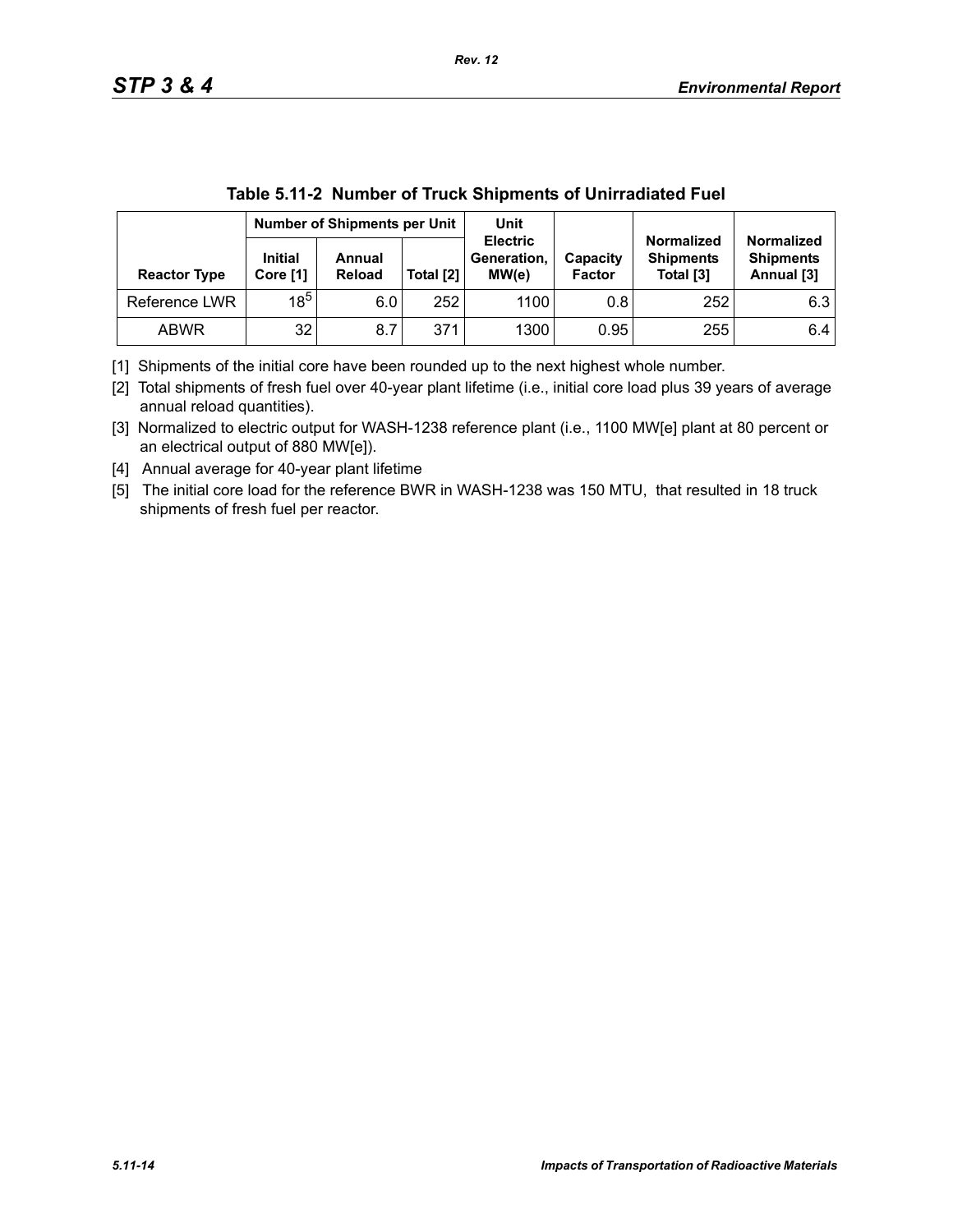| <b>Reactor Type</b> | Waste<br>Generation,<br>ft <sup>3</sup> /yr (m <sup>3</sup> /yr),<br>per unit | <b>Electrical</b><br>Output,<br>MW(e), per<br>unit | Capacity<br><b>Factor</b> | <b>Normalized</b><br>Waste<br>Generation<br>Rate, $ft^3/$<br><b>Reactor-Year</b><br>$(m3/Reactor-$<br><b>Year)</b> [1] | Normalized<br>Shipments/<br>Reactor-Year [2] |
|---------------------|-------------------------------------------------------------------------------|----------------------------------------------------|---------------------------|------------------------------------------------------------------------------------------------------------------------|----------------------------------------------|
| Reference LWR       | 3800 (108)                                                                    | 1100                                               | 0.80                      | 3800 (108)                                                                                                             | 46                                           |
| <b>ABWR</b>         | 3500 (99)                                                                     | 1300                                               | 0.95                      | 2400 (68)                                                                                                              | 30                                           |

#### **Table 5.11-3 Number of Radioactive Waste Shipments**

[1] Annual waste generation rates normalized to equivalent electrical output of 880 MWe for reference LWR analyzed in WASH-1238.

[2] The number of shipments was calculated assuming the average waste shipment capacity of 82.6 ft3 per shipment (3800 ft3/yr divided by 46 shipments/yr) used in WASH-1238.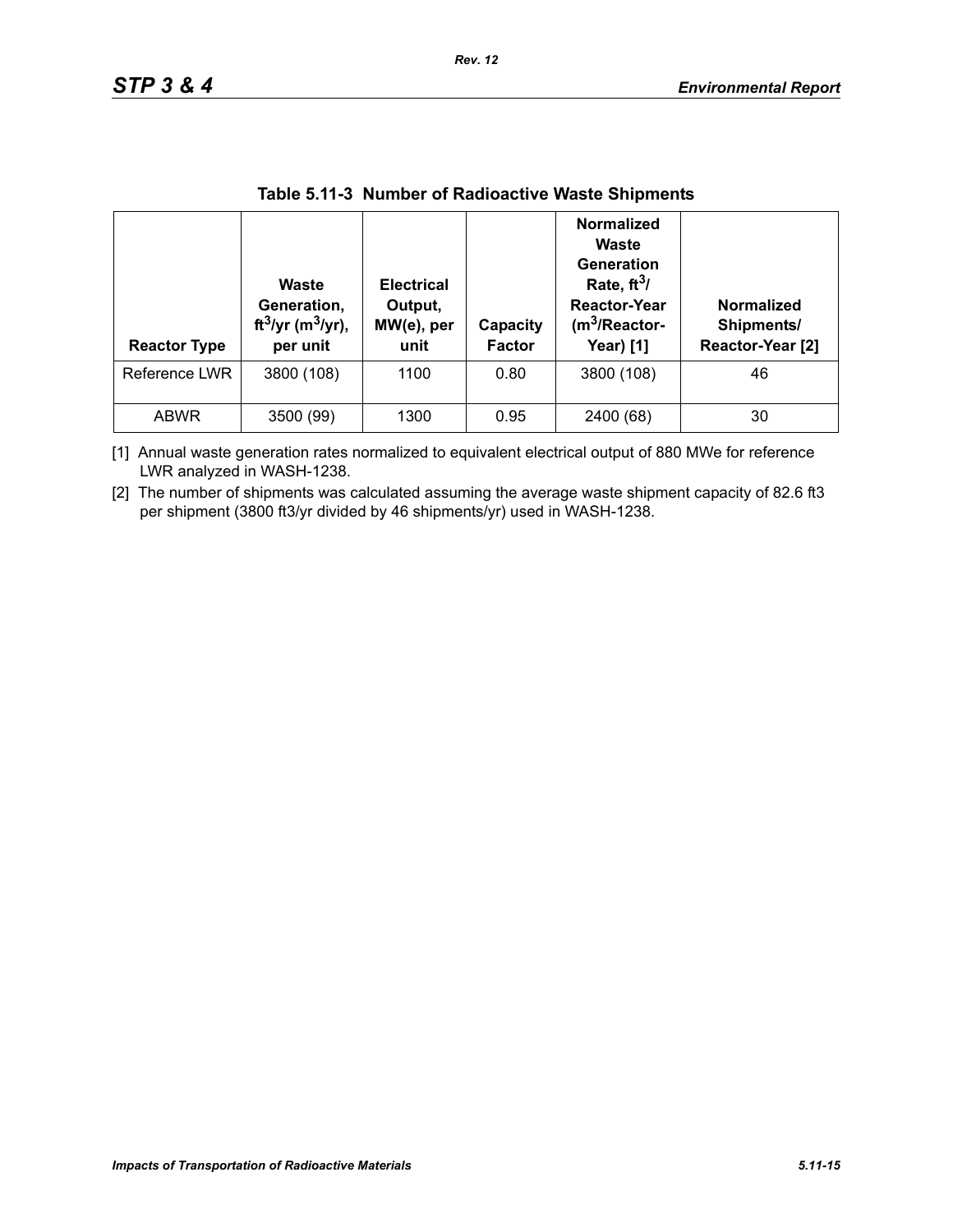| <b>Characteristic</b>                         | <b>Table S-4 Condition</b>                                                                        | <b>ABWR</b>                                       |  |  |  |  |  |
|-----------------------------------------------|---------------------------------------------------------------------------------------------------|---------------------------------------------------|--|--|--|--|--|
| Thermal Power Rating (MWt)                    | not exceeding 3800 per reactor                                                                    | 3926                                              |  |  |  |  |  |
| Fuel Form                                     | sintered UO2 pellets                                                                              | sintered UO2 pellets                              |  |  |  |  |  |
| U235 Enrichment (%)                           | Not exceeding 4                                                                                   | Initial Core Average: 2.2;<br>Reload Average: 3.2 |  |  |  |  |  |
| Fuel Rod Cladding                             | Zircaloy rods; NRC has also accepted<br>ZIRLO <sup>™</sup> per 10 CFR 50.46                       | Zircaloy-2                                        |  |  |  |  |  |
| Average burnup (MWd/MTU)                      | Not exceeding 33,000                                                                              | 32,300                                            |  |  |  |  |  |
| <b>Unirradiated Fuel</b>                      |                                                                                                   |                                                   |  |  |  |  |  |
| <b>Transport Mode</b>                         | truck                                                                                             | truck                                             |  |  |  |  |  |
| No. of shipments for initial core loading [1] | No comparison                                                                                     | 32                                                |  |  |  |  |  |
| No. of reload shipments per year [1]          | No comparison                                                                                     | 8.7                                               |  |  |  |  |  |
|                                               | <b>Irradiated Fuel</b>                                                                            |                                                   |  |  |  |  |  |
| Transport mode                                | truck, rail or barge                                                                              | truck, rail                                       |  |  |  |  |  |
| Decay time prior to shipment                  | Not less than 90 days is a condition for<br>use of Table S-4; 5 years is per<br>contract with DOE | Minimum 5 years                                   |  |  |  |  |  |
| No. of spent fuel shipments by truck [1]      | No comparison                                                                                     | 85 per year                                       |  |  |  |  |  |
| No. of spent fuel shipments by rail           | No comparison                                                                                     | not analyzed                                      |  |  |  |  |  |
|                                               | <b>Radioactive Waste</b>                                                                          |                                                   |  |  |  |  |  |
| Transport mode                                | truck or rail                                                                                     | truck                                             |  |  |  |  |  |
| Waste form                                    | solid                                                                                             | solid                                             |  |  |  |  |  |
| Packaged                                      | yes                                                                                               | yes                                               |  |  |  |  |  |
| No. of waste shipments by truck <sup>1</sup>  | No comparison                                                                                     | 43 per year                                       |  |  |  |  |  |
|                                               | <b>Traffic Density</b>                                                                            |                                                   |  |  |  |  |  |
| Trucks per day [2]<br>(normalized total)      | Less than 1                                                                                       | Less than 1<br>(96 per year)                      |  |  |  |  |  |
| Rail cars per month                           | Less than 3                                                                                       | not analyzed                                      |  |  |  |  |  |

#### **Table 5.11-4 ABWR Comparisons to Table S-4 Reference Conditions**

[1] Table provides the total numbers of truck shipments of fuel and waste for the ABWR. These values are then normalized based on electric output and summed for comparison to the traffic density condition in Table S-4.

[2] Total truck shipments per year calculated after normalization of estimated fuel and waste shipments for equivalent electrical output to the reference reactor analyzed in WASH-1238.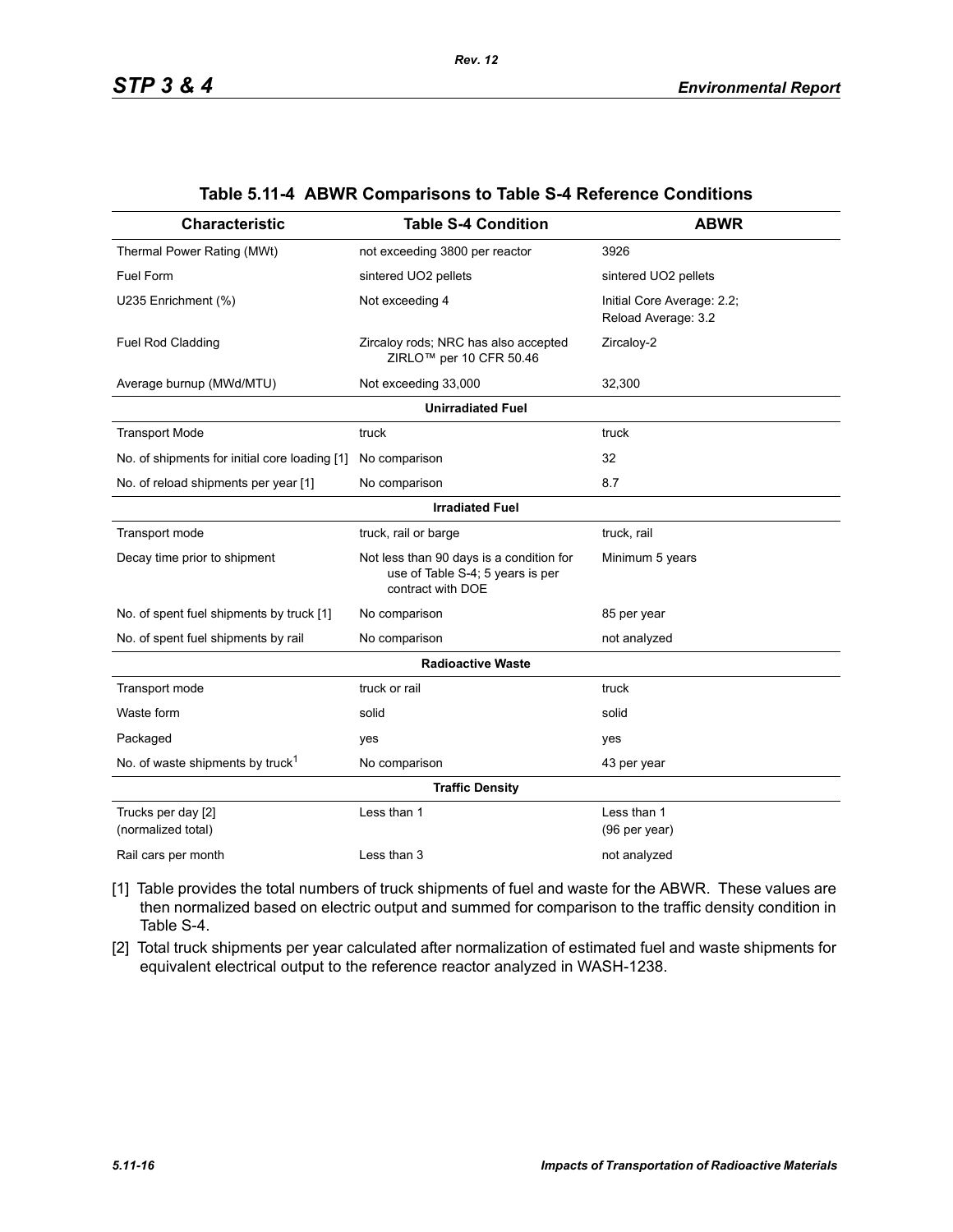| <b>Parameter</b>                                                                  | <b>RADTRAN 5 Input Value</b> |
|-----------------------------------------------------------------------------------|------------------------------|
| Shipping distance, miles [1] (km)                                                 | 2,000 (3,218)                |
| Travel Fraction - Rural                                                           | 0.90                         |
| Travel Fraction - Suburban                                                        | 0.05                         |
| Travel Fraction - Urban                                                           | 0.05                         |
| Population Density – Rural, persons/mi <sup>2</sup> (persons/km <sup>2</sup> )    | 25.9(67)                     |
| Population Density – Suburban, persons/mi <sup>2</sup> (persons/km <sup>2</sup> ) | 904 (2,341)                  |
| Population Density – Urban, persons/mi <sup>2</sup> (persons/km <sup>2</sup> )    | 5850 (15,152)                |
| Vehicle speed - Rural, miles/hr (km/hr)                                           | 55 (89)                      |
| Vehicle speed - Suburban, miles/hr (km/hr)                                        | 55 (89)                      |
| Vehicle speed - Urban, miles/hr (km/hr)                                           | 55 (89)                      |
| Traffic count - Rural, vehicles/hr                                                | 530                          |
| Traffic count - Suburban, vehicles/hr                                             | 760                          |
| Traffic count – Urban, vehicles/hr                                                | 2,400                        |
| Dose rate at 1 meter from vehicle, mrem/hr                                        | 0.1                          |
| Packaging length, ft (m)                                                          | 22(6.7)                      |
| Number of truck crew                                                              | 2                            |
| Stop time, hr/trip                                                                | 4.5                          |
| Population density at stops, persons/mi <sup>2</sup> (persons/km <sup>2</sup> )   | 166,500 (431,235)            |

#### **Table 5.11-5 RADTRAN 5 Input Parameters for NRC Analysis of Unirradiated Fuel Shipments**

Source: Reference 5.11-1.

[1] WASH-1238 had a range of shipping distances between 25 and 3000 miles for unirradiated fuel shipments. A 2000-mile "average" shipping distance was used in NRC analyses of ESP sites in Reference 5.11-6, 5.11-7, 5.11-8.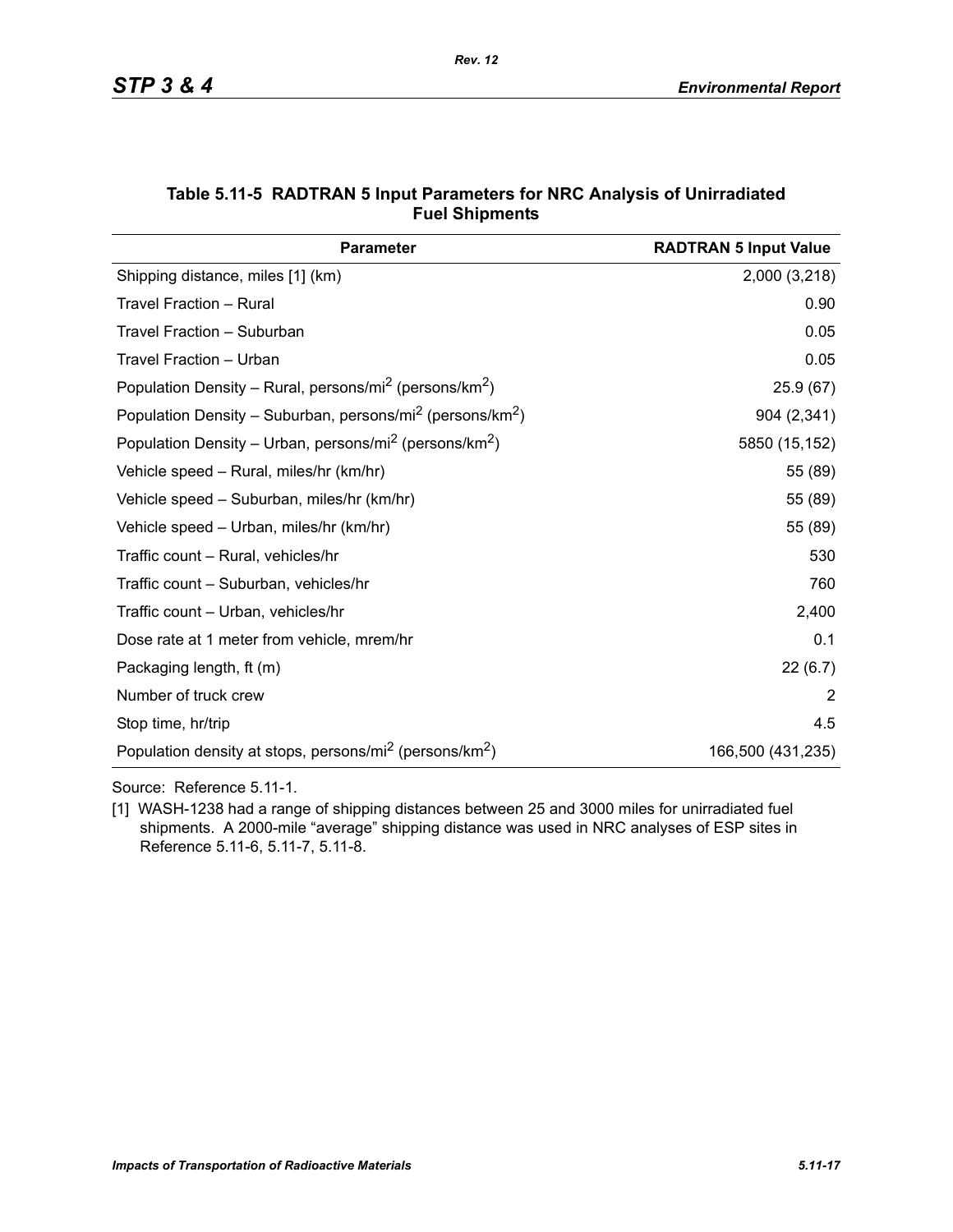|                                         |                                                                | <b>Cumulative Annual Dose,</b><br>person-rem per reference reactor year |                                      |                                        |  |
|-----------------------------------------|----------------------------------------------------------------|-------------------------------------------------------------------------|--------------------------------------|----------------------------------------|--|
| <b>Reactor Type</b>                     | <b>Normalized</b><br><b>Average Annual</b><br><b>Shipments</b> | Transport<br><b>Workers</b>                                             | <b>General Public -</b><br>onlookers | <b>General Public -</b><br>along route |  |
| Reference LWR<br>(WASH-1238)            | 6.3                                                            | 0.011                                                                   | 0.042                                | 0.0010                                 |  |
| <b>ABWR</b>                             | 6.4                                                            | 0.011                                                                   | 0.042                                | 0.0010                                 |  |
| 10 CFR 51.52 Table<br>S-4 condition [1] | 365<br>per day)<br>(<1                                         | 4                                                                       | 3                                    | 3                                      |  |

#### **Table 5.11-6 Radiological Impacts of Transporting Unirradiated Fuel to the STP Site by Truck**

[1] Table S-4 conditions apply to all types of radioactive material transportation. The impacts of unirradiated fuel shipments constitute a small fraction of the overall cumulative annual dose limit.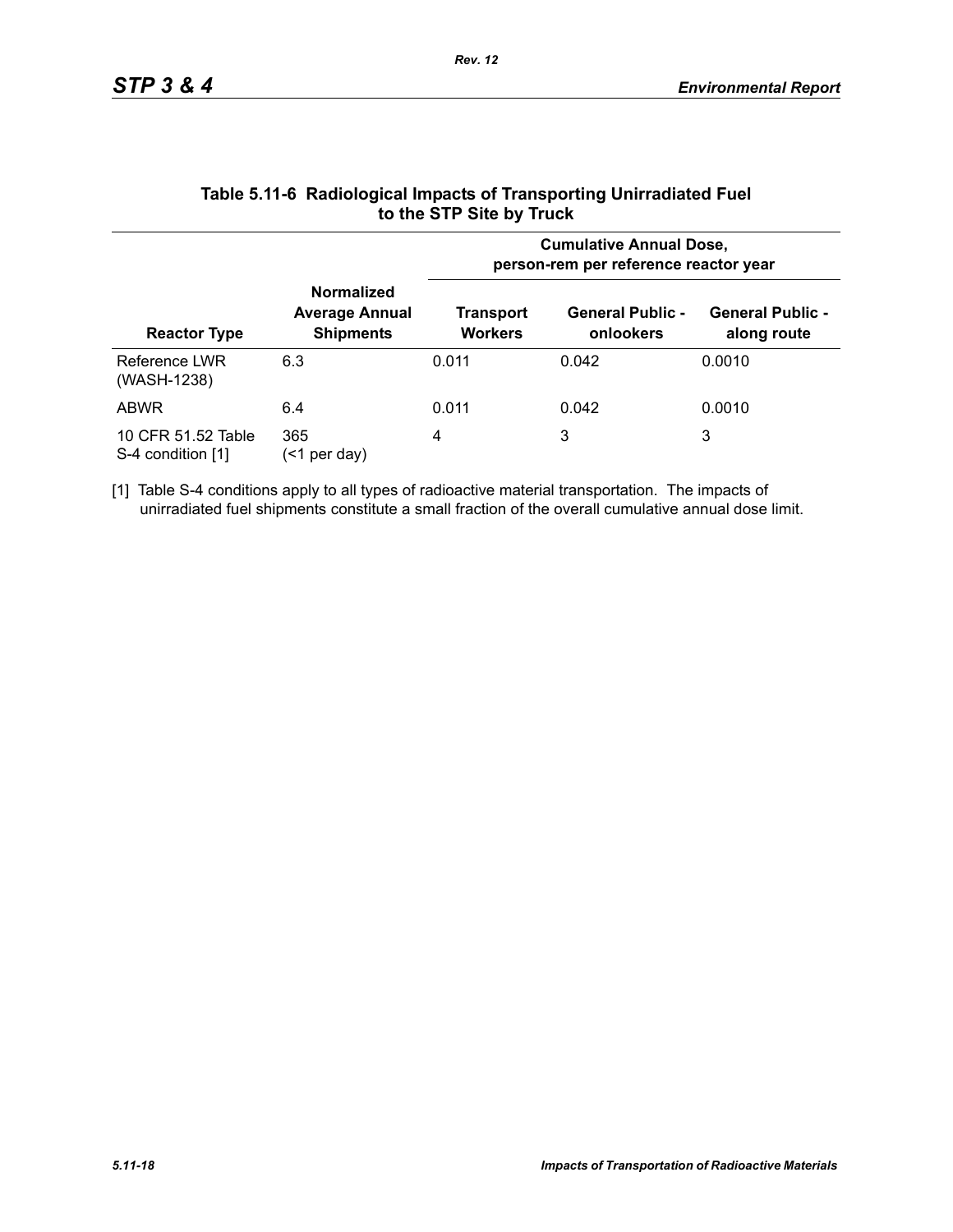| <b>RADTRAN 5 input</b>                                                          |                                    |                                                                                                                                                                           |  |  |  |  |
|---------------------------------------------------------------------------------|------------------------------------|---------------------------------------------------------------------------------------------------------------------------------------------------------------------------|--|--|--|--|
| <b>Parameter</b>                                                                | value                              | <b>Source</b>                                                                                                                                                             |  |  |  |  |
| Vehicle speed - Rural (miles/hr)                                                | 55                                 | Based on average speed in rural areas                                                                                                                                     |  |  |  |  |
| Vehicle speed - Suburban (miles/hr)                                             | 55                                 | given in Reference 5.11-16. Because<br>most travel is on interstate highways, the                                                                                         |  |  |  |  |
| Vehicle speed - Urban (miles/hr)                                                | 55                                 | same vehicle speed is assumed in rural,<br>suburban, and urban areas. No speed<br>reductions were assumed for travel at<br>rush hour.                                     |  |  |  |  |
| Traffic count - Rural (vehicles/hr)                                             | 530                                | Reference 5.11-16                                                                                                                                                         |  |  |  |  |
| Traffic count - Suburban (vehicles/hr)                                          | 760                                | Reference 5.11-16                                                                                                                                                         |  |  |  |  |
| Traffic count - Urban (vehicles/hr)                                             | 2400                               | Reference 5.11-16                                                                                                                                                         |  |  |  |  |
| Dose rate at 1 m from vehicle (mrem/hr) 13                                      |                                    | Approximate rate at 1 m that is<br>equivalent to maximum dose rate<br>allowed by Federal regulations (i.e., 10<br>mrem/hr at 2 m from the side of a<br>transport vehicle) |  |  |  |  |
| Packaging dimensions, m                                                         | Length = $5.2$<br>Diameter = $1.0$ | Reference 5.11-12                                                                                                                                                         |  |  |  |  |
| Number of truck crew                                                            | $\overline{2}$                     | Reference 5.11-16                                                                                                                                                         |  |  |  |  |
| Stop time (hr/trip)                                                             | $\overline{4}$                     | Route specific                                                                                                                                                            |  |  |  |  |
| Population density at Stops<br>(person/km <sup>2</sup> )                        | 30,000                             | Reference 5.11-14                                                                                                                                                         |  |  |  |  |
| Min/Max Radii of Annular Area<br>Surrounding Vehicle at Stops (m)               | 1 to 10                            | Reference 5.11-14                                                                                                                                                         |  |  |  |  |
| Shielding Factor Applied to Annular<br>Area Surrounding Vehicle at Stops        | 1 (no shielding)                   | Reference 5.11-14                                                                                                                                                         |  |  |  |  |
| <b>Population Density Surrounding Truck</b><br>Stops (persons/km <sup>2</sup> ) | 340                                | Reference 5.11-14                                                                                                                                                         |  |  |  |  |
| Min/Max Radii of Annular Area<br>Surrounding Truck Stop (m)                     | 10 to 800                          | Reference 5.11-14                                                                                                                                                         |  |  |  |  |
| Shielding Factor Applied to Annular<br>Area Surrounding Truck Stop              | 0.2                                | Reference 5.11-14                                                                                                                                                         |  |  |  |  |

# **Table 5.11-7 RADTRAN 5 Incident-free Exposure Parameters**